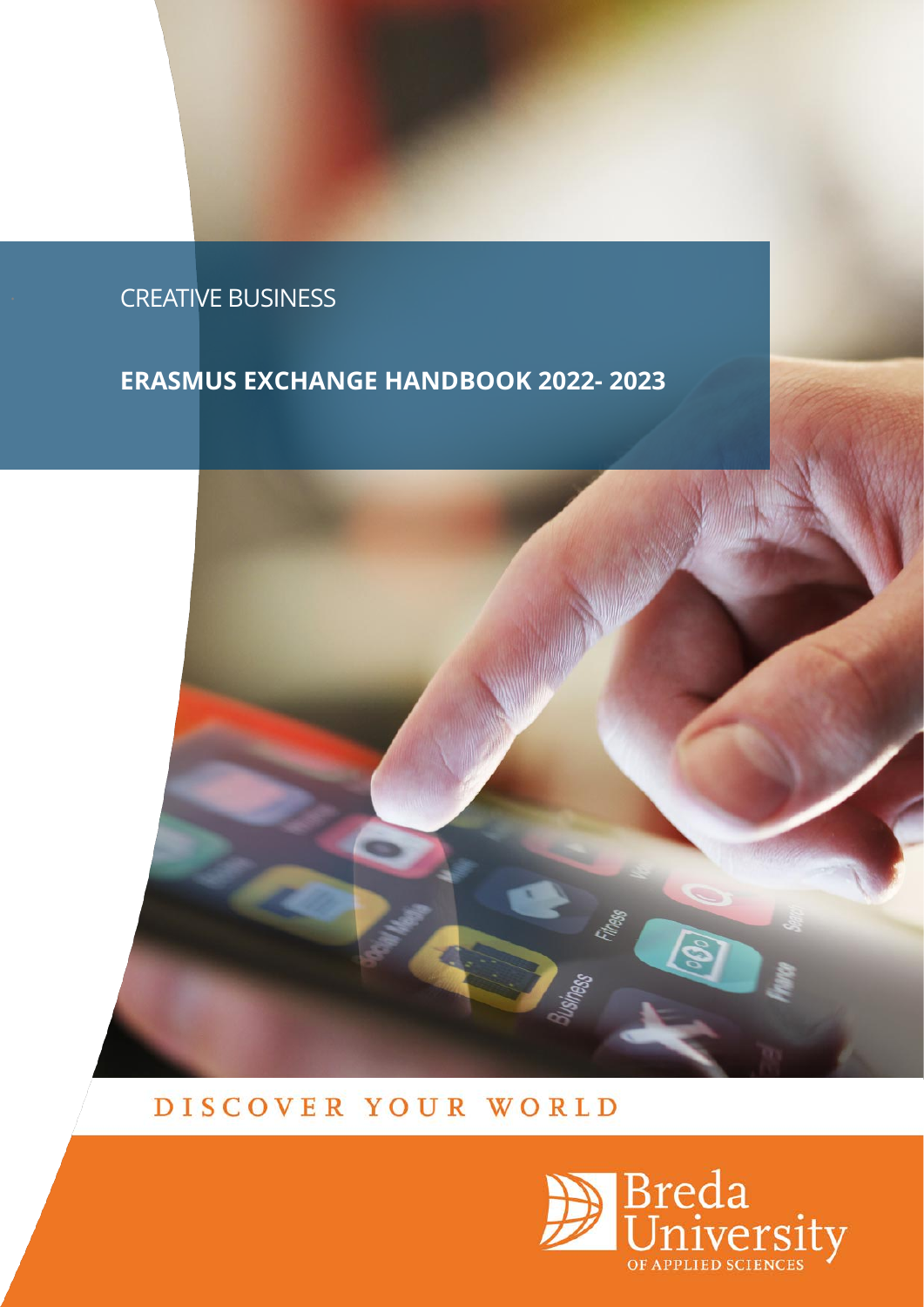# <span id="page-1-0"></span>Introduction

Hello and welcome to Creative Business (CB)!

CB was first founded in 2002 with the aim to educate management professionals for the broad industry field of media and entertainment. Our education is focused on a wide variety of media and management related subjects. We pay special attention to the international orientation of the media industry and this is also reflected in the composition of both our students and our staff. Approximately 33% of our students have an international background, while more than 50% of CB's lecturing staff have joined the academy from a number of places around the world.

In keeping with our international nature, and in order to ensure transparent communication within the academy, the language of both instruction and communication is English.

Students who would like to attend CB for an exchange programme of one or two semesters are welcome to join courses from either the first, second or third year in **either** the Spring semester or Fall semester. Exchange students in CB get added to a regular class of our students which insures greater integration and participation in student life outside of the classroom.

#### **Key dates**

| 29 August 2022 - 2 September 2022 | Introduction week       |
|-----------------------------------|-------------------------|
| 5 September 2022                  | Start semester          |
| 24 October 2022 - 28 October 2022 | <b>Fall Break</b>       |
| 23 December 2022 - 6 January 2023 | Christmas Break         |
| 23 January 2023 - 27 January 2023 | Exam & Resit week       |
| 30 January 2023 - 3 February 2023 | End of Program semester |

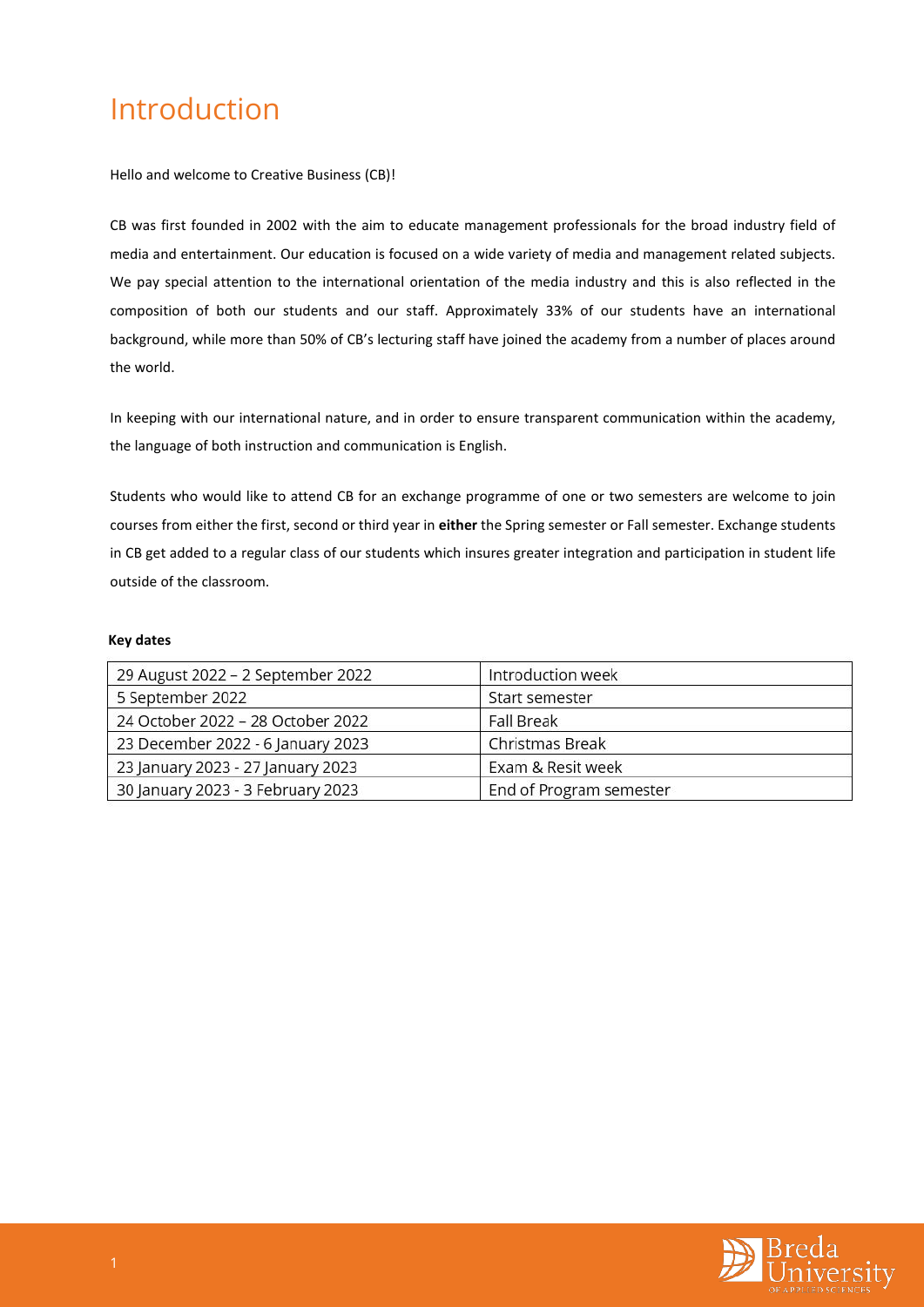## **Table of Contents**

## FAQ 8

| 1.3    |                                                                   |  |
|--------|-------------------------------------------------------------------|--|
| 1.3.1  |                                                                   |  |
| 1.3.2  |                                                                   |  |
| 1.3.3  |                                                                   |  |
| 1.3.4  |                                                                   |  |
| 1.3.5  |                                                                   |  |
| 1.3.6  | MED1: Introduction to Media & Entertainment Industry (3 ECTS)  11 |  |
| 1.3.7  | MED2: Pitching                                                    |  |
| 1.3.8  |                                                                   |  |
| 1.3.9  |                                                                   |  |
| 1.3.10 |                                                                   |  |
| 1.4    |                                                                   |  |
| 1.4.1  |                                                                   |  |
| 1.4.2  |                                                                   |  |
| 1.4.3  |                                                                   |  |
| 1.4.4  |                                                                   |  |
| 1.4.5  |                                                                   |  |
| 1.5    |                                                                   |  |
| 1.5.1  |                                                                   |  |
| 1.5.2  |                                                                   |  |
| 1.5.3  |                                                                   |  |
| 1.5.4  |                                                                   |  |
| 1.5.5  |                                                                   |  |
| 1.5.6  |                                                                   |  |
| 1.6    |                                                                   |  |
| 1.6.1  |                                                                   |  |
| 1.6.2  |                                                                   |  |
| 1.6.4  |                                                                   |  |
| 1.6.5  |                                                                   |  |

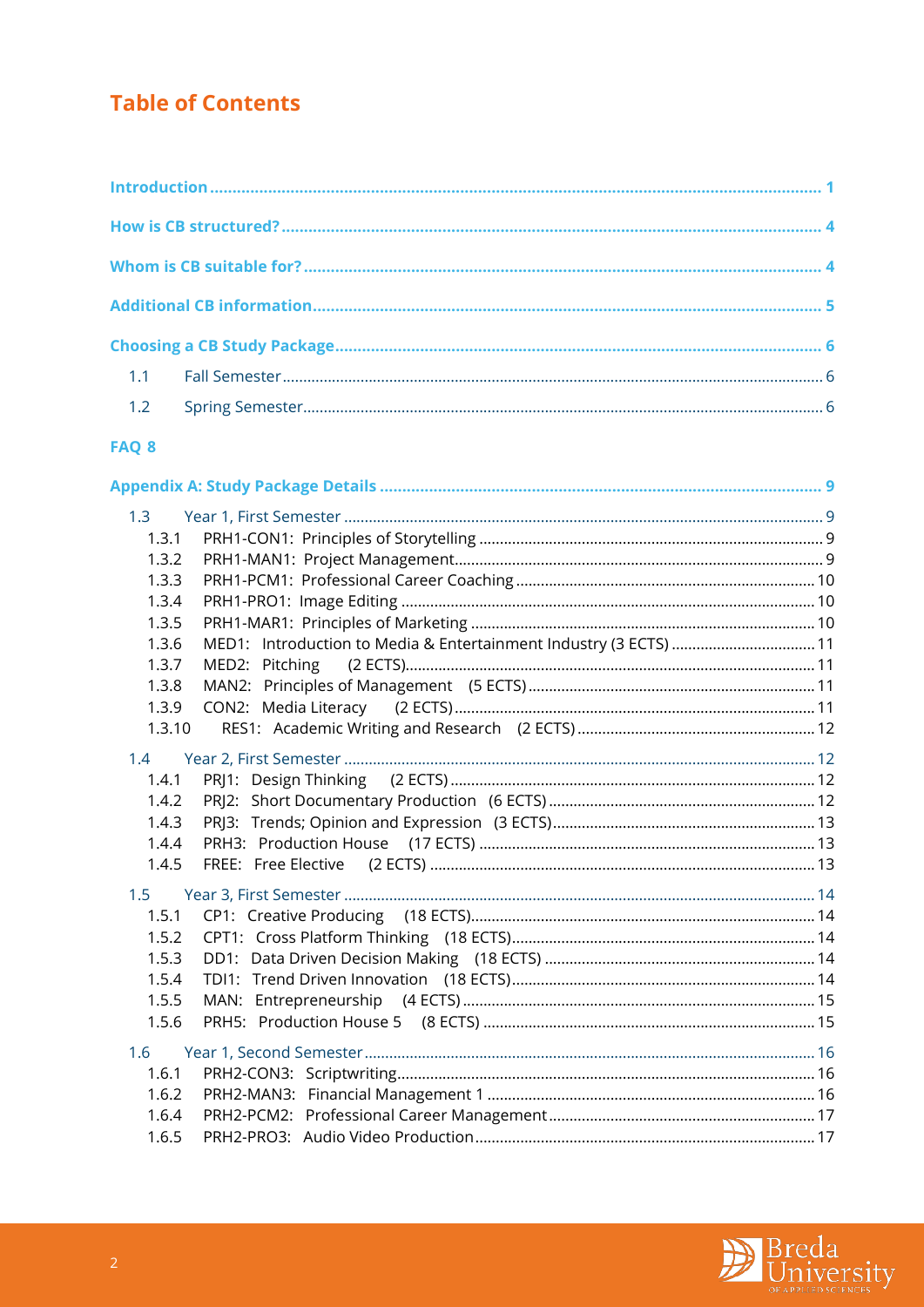| 1.6.6 |       |  |
|-------|-------|--|
| 1.6.7 |       |  |
| 1.6.8 |       |  |
| 1.6.9 |       |  |
| 1.7   |       |  |
| 1.7.1 |       |  |
| 1.7.2 | PRI4: |  |
| 1.7.3 |       |  |
| 1.7.4 |       |  |
| 1.7.5 |       |  |
| 1.8   |       |  |
| 1.8.1 |       |  |
| 1.8.2 |       |  |
| 1.8.3 |       |  |
| 1.8.4 |       |  |
| 1.8.5 |       |  |
| 1.8.6 |       |  |

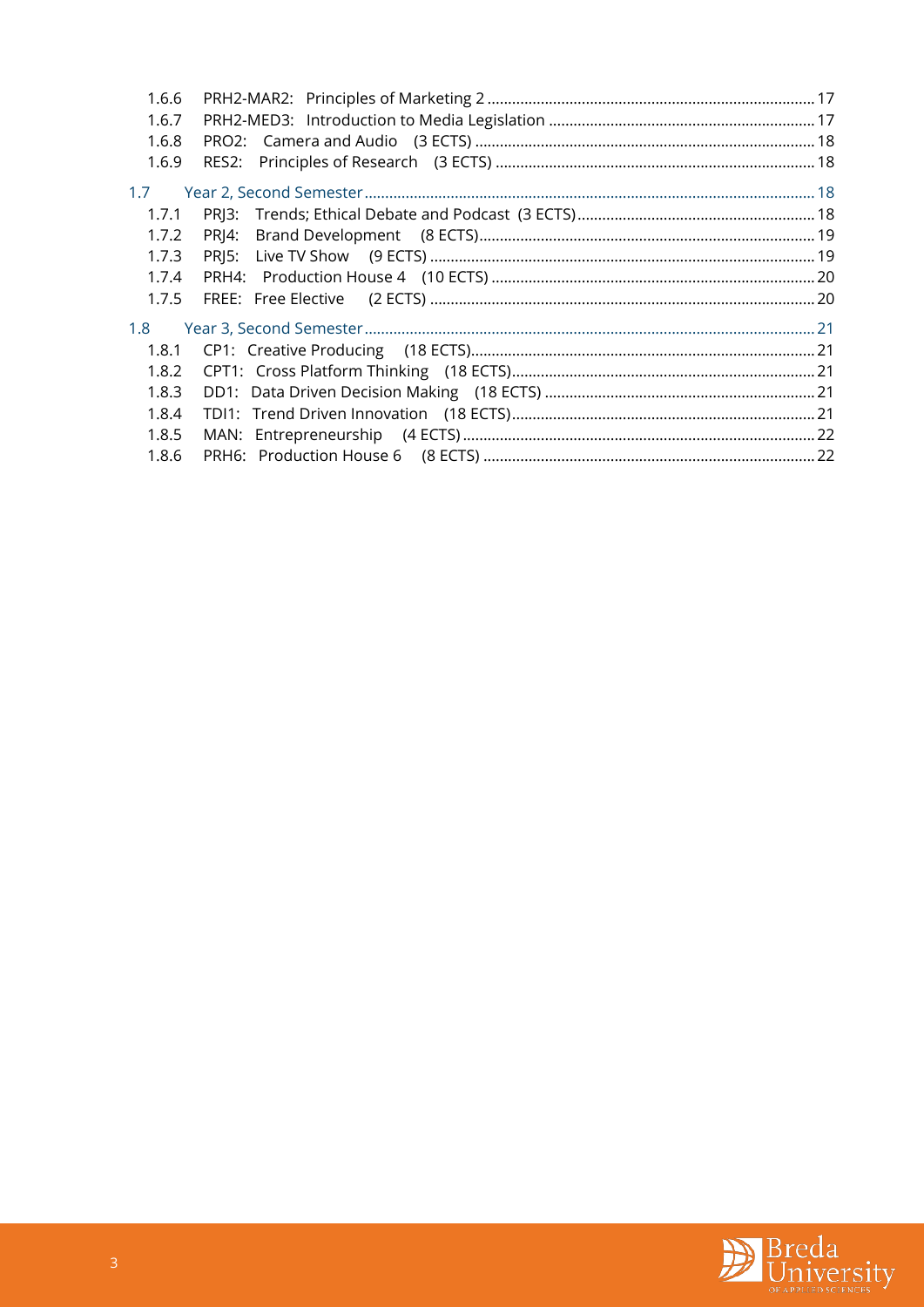# <span id="page-4-0"></span>How is CB structured?

- Years one, two and three have two semesters (Fall and Spring).
- It is important for exchange students to be present during the entirety of the semester, as classes and testing are distributed throughout the semester.
- Attendance of classes is mandatory, so, unfortunately, it is not possible to travel during school weeks. However, there are a number of holiday weeks throughout the year that are suitable for travelling which ensures that our exchange students get plenty of chances to travel around Europe.
- The minimum passing grade in CB is a 5.5 out of 10.
- One study credit (1 ECTS) represents 28 hours of study. For a course of 3 ECTS a student will therefore spend approximately 84 hours (3 x 28 hours), which includes time spent in class (i.e., attending lectures and tutorials) as well as time required for self-study (i.e. homework, revision for exams).

# <span id="page-4-1"></span>Whom is CB suitable for?

CB is most suitable for exchange students with a management, AV-production, film, media, communication, advertising/PR or media-marketing major as the courses have a strong focus on these subjects.

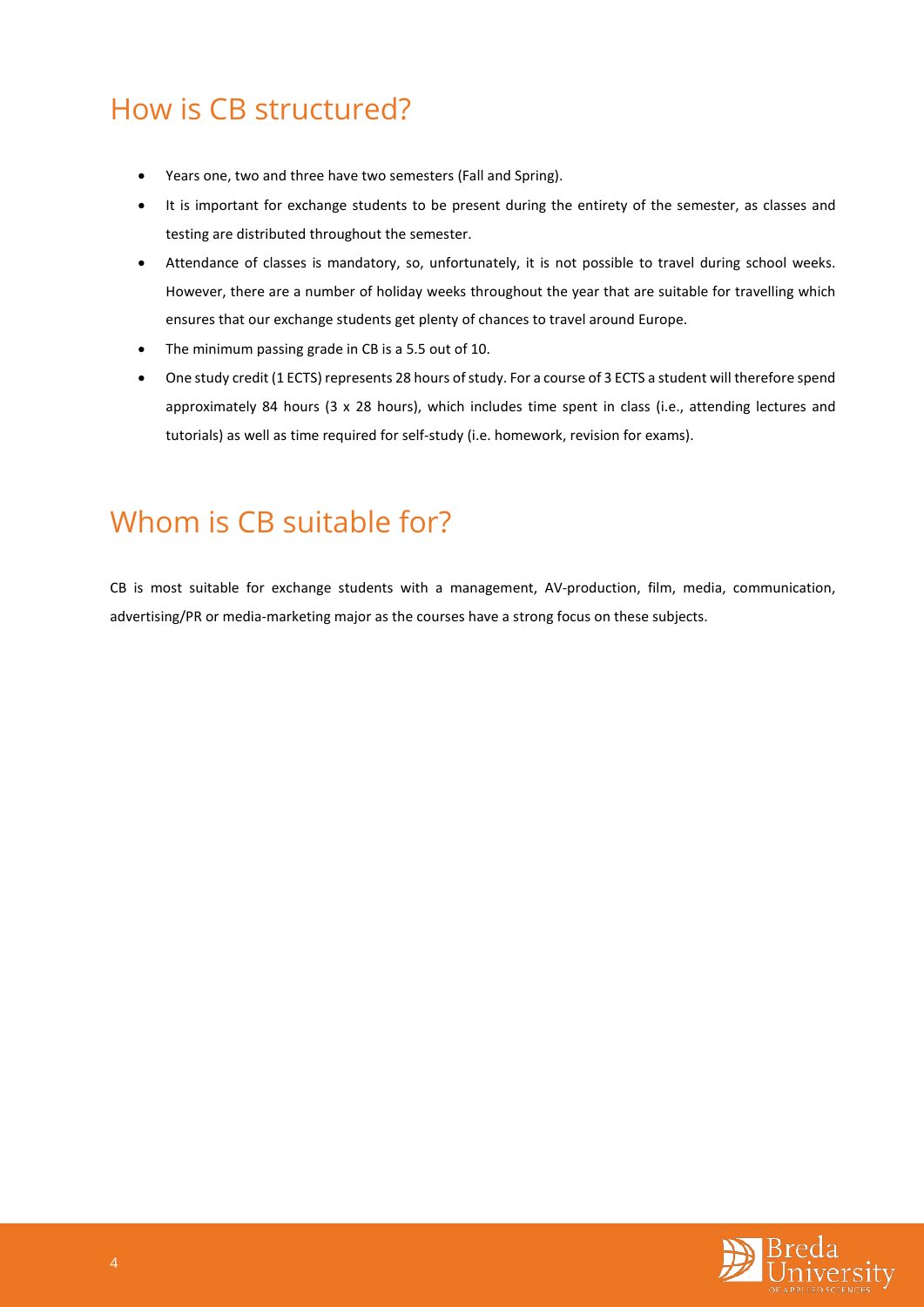# <span id="page-5-0"></span>Additional CB information

- If you are planning on joining CB in the Fall semester, classes are scheduled to commence in the week beginning 5<sup>th</sup> September 2022. In order to ensure that you settle in properly and familiarize yourself with Breda and our university, we advise you to arrive well in advance. In the week prior ( $29<sup>th</sup>$  August –  $2<sup>nd</sup>$ September), an Introduction Week will be held and more information on this will be made available to you.
- If you are joining CB in the Spring semester, classes are scheduled to commence in the week beginning 6<sup>th</sup> February 2023. Please make sure to arrive before the 1<sup>st</sup> of February 2023 to ensure you have enough time to settle in Breda before the beginning of classes.
- As an exchange student you are welcome to choose a CB Study Package per semester. Each package consists of courses from either the first, second, or third year. Unfortunately, it is not possible to choose courses from different study years within the same semester as this results in scheduling conflicts.
- Please bear in mind that exchange students might need prerequisite knowledge in order to join a course, especially with our AV production classes. If that is the case, please contact our Academic Coordinator, Anna Voinova at [voinova.a@buas.nl](mailto:voinova.a@buas.nl) and she will explain what needs to be done.
- We welcome our exchange students to join the Dutch for Foreigners course which will teach you the basics of the Dutch language. Beginner's level is offered in Fall and Spring semester, runs across the whole semester, and is worth 3 ECTS.
- It is essential to bring your own laptop when studying in CB.

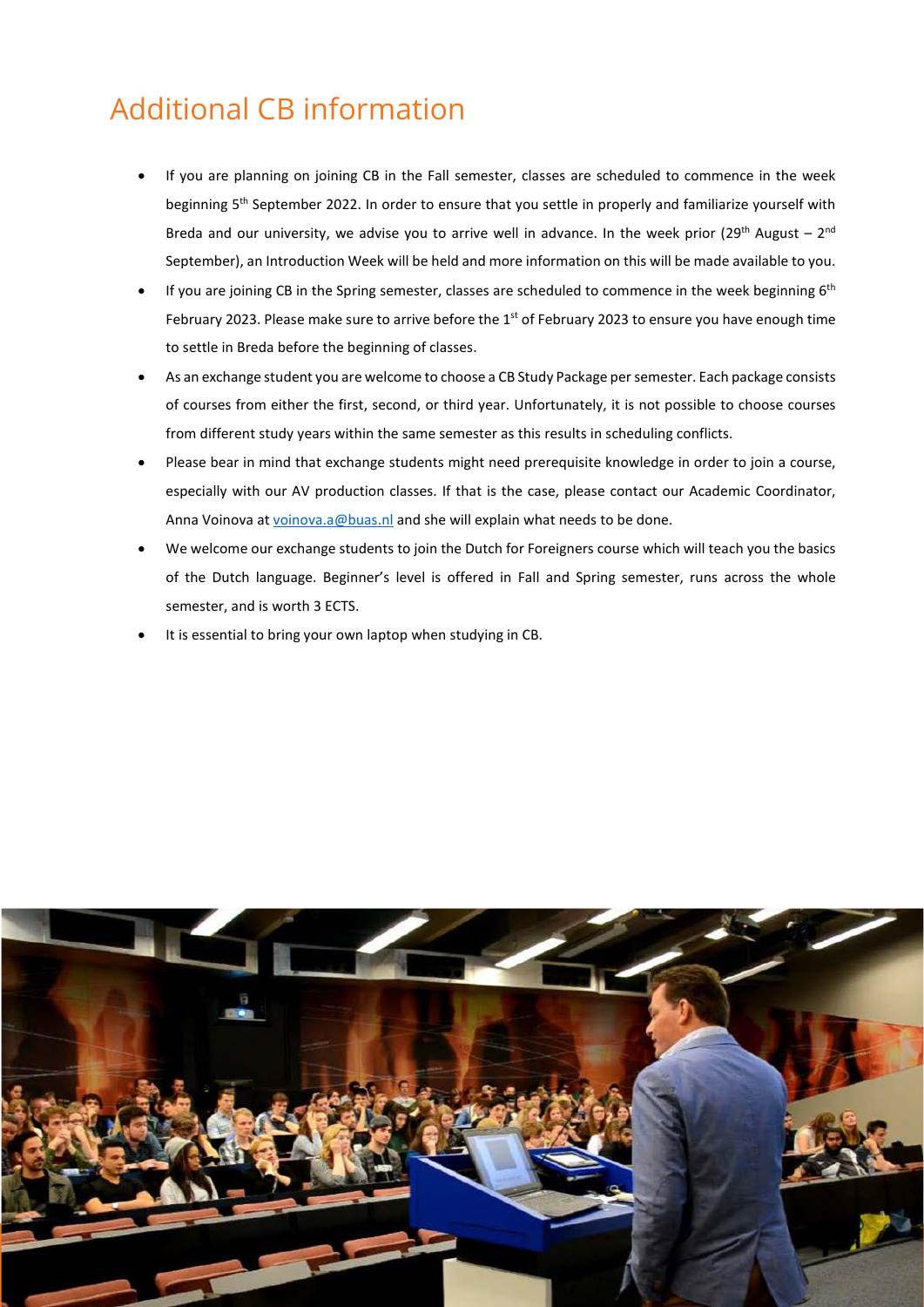# <span id="page-6-0"></span>Choosing a CB Study Package

As an exchange student joining CB for a semester, you are welcome to choose from one of a number of CB Study Packages.

#### <span id="page-6-1"></span>**1.1 Fall Semester**

In the Fall semester students are able to select one of the following study packages (see Appendix A for full course information):

- **Year 1, First Semester.** In this package, students can take courses in narrative, project management, image editing, pitching, career coaching, marketing, management, media literacy, and academic writing, as well as gaining foundational knowledge of the media industry. A total of 30 ECTS are available within this package. Important to note, is that some of these courses fall under the Production House (PRH) project, meaning that you either take all of these courses that fall under Production House, or none at all.
- **Year 2, First Semester.** In this package, students can participate in three projects; *Design Thinking*, *Short Form Drama Development*, and *Trends; Opinion and Expression*. In addition, students participate in the multi-disciplinary Production House, and are able to take a Free Elective. A total of 30 ECTS are available within this package. It is also possible to take Dutch for Foreigners for an additional 3 ECTS.
- **Year 3, First Semester.** In this package, students can participate\* in one of four projects: *Data Driven Decision Making, Creative Producing, Cross-Platform Thinking* or *Trend Driven Innovation.*  Each one of these projects is worth 18 ECTS. In addition, Year 3 and Year 4 also offers *Entrepreneurship* and Production House. A total of 30 ECTS are available within this package. It is also possible to take Dutch for Foreigners for an additional 3 ECTS.

### <span id="page-6-2"></span>**1.2 Spring Semester**

In the Spring semester students are able to select one of the following study packages (see Appendix A for full course information):

• **Year 1, Second Semester.** In this package, students take courses in scriptwriting, financial management, career management, audio visual production, marketing, media legislation, camera and audio, and principles of research. A total of 30 ECTS are available within this package. Important to note, is that some of these courses fall under the Production House

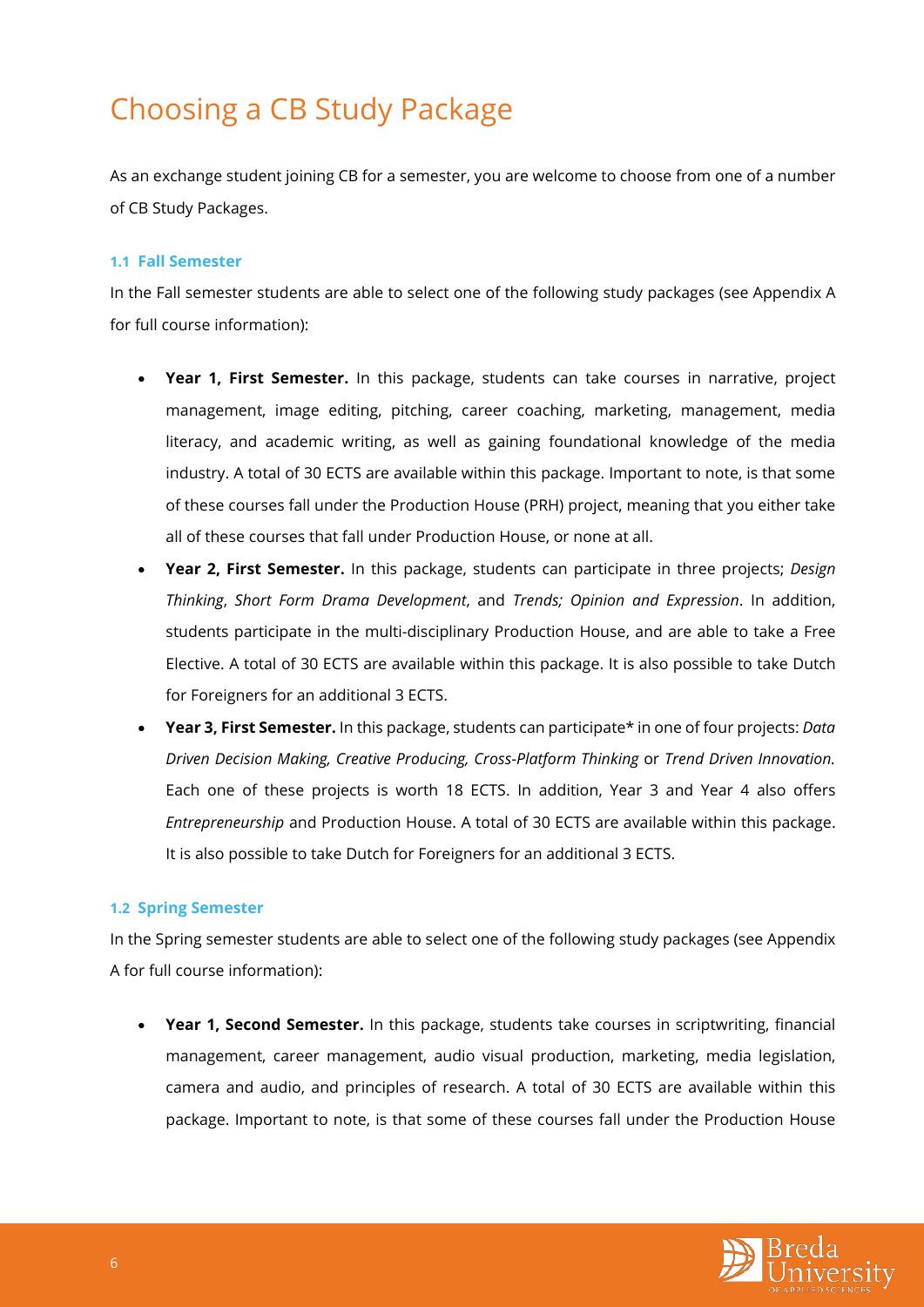(PRH) project, meaning that you either take all of these courses that fall under Production House, or none at all. In this semester, Production House counts for 24 ECTS, so you either take the full 24 ECTS or you choose a different year.

- **Year 2, Second Semester.** In this package, students can participate in three projects: *Brand Development & Site*, *Live TV Show*, and *Trends; Ethical Debate and Podcast*. In addition, students participate in the multi-disciplinary Production House, and are able to take a Free Elective. A total of 30 ECTS are available within this package.
- **Year 3, Second Semester.** In this package, students can participate\* in only one of four projects: *Data Driven Decision Making, Creative Producing, Cross-Platform Thinking* or *Trend Driven Innovation.* Each one of these projects is worth 18 ECTS. In addition, Year 3 also offers *Entrepreneurship* and Production House. A total of 30 ECTS are available within this package. It is also possible to take Dutch for Foreigners for an additional 3 ECTS.

The full details of all study packages and their course content can be found in Appendix A (Study Package Details).

Please ensure that you obtain approval from your home university before applying for a study package.

It is important to realize that some course packages might require prerequisite knowledge. If you have any questions about the content of the packages, please get in touch with Anna Voinova [\(voinova.a@buas.nl\)](mailto:voinova.a@buas.nl).

*\*Because the Creative Business program at Breda University of Applied Sciences is a small-scale and intensive education program, there is limited spaces available for the project packages in Year 3 in both the Fall and Spring Semester. Specifically, the four projects consisting of Data Driven Decision Making, Creative Producing, Cross-Platform Thinking or Trend Driven Innovation all require prerequisite knowledge and skills and work with a maximum number of students. Finally, you can only choose these courses if you are a thirdor fourth-year student. As such, if you intend to choose one of these, please consult with Anna Voinova [\(voinova.a@buas.nl\)](mailto:voinova.a@buas.nl).*

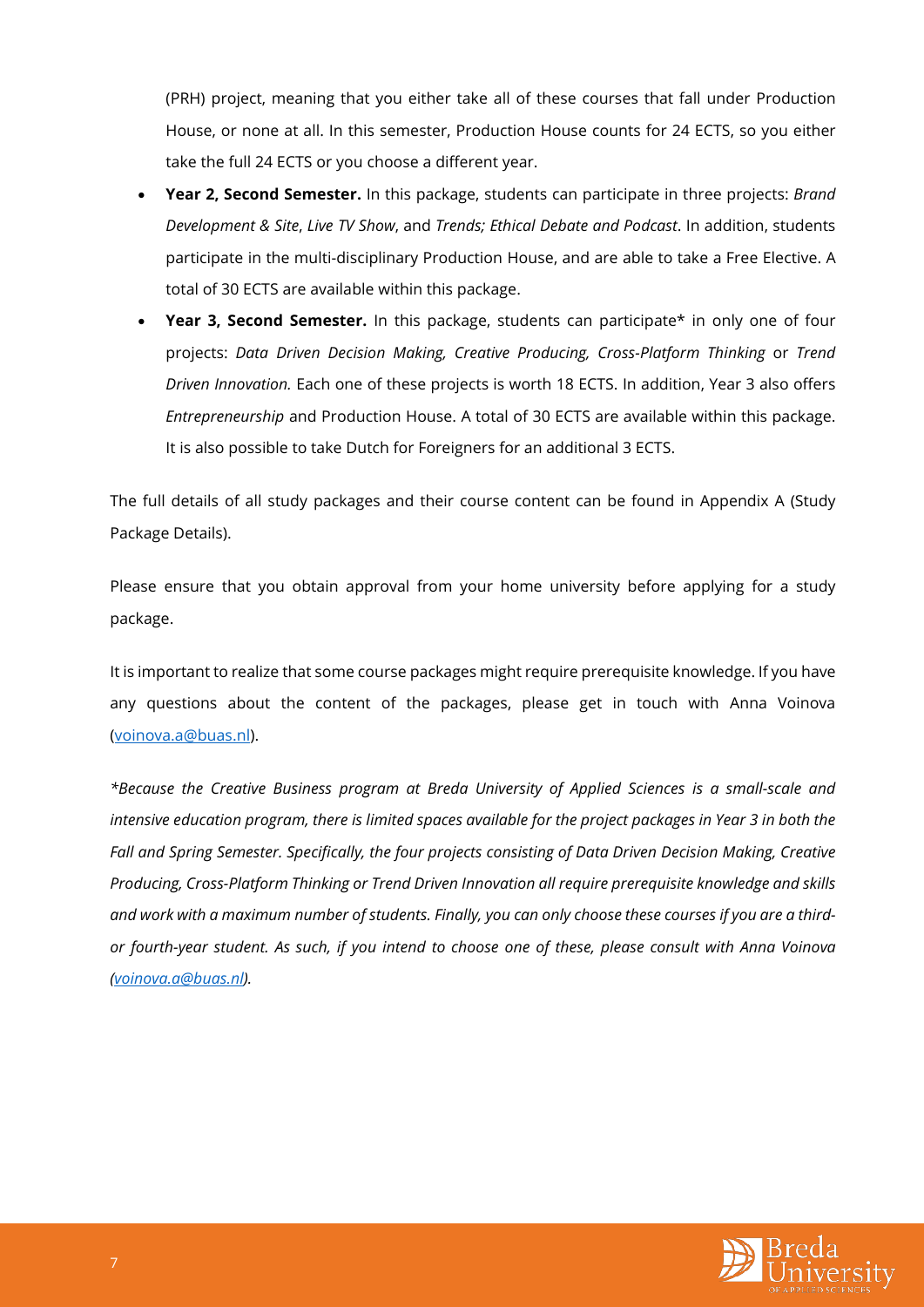# <span id="page-8-0"></span>FAQ

**I am doing a Film degree at my home university, can I still do a Media management exchange at CB?** Yes, you can. If you are a Film production student at your home university, you have to check with the study advisor of your university whether you are allowed to take our courses as the cover a broad range of media related subjects including management, marketing, production, content and research.

## **I am an American student and have to leave before the Spring semester starts in January at my home university. Can I do an exchange at CB during Fall?**

It is important to double check the start and end dates of each block. If you are an American student you have to take into account that our Fall semester runs until the end of January. It is not possible to finish any courses before the Christmas holidays.

## **I wish to do a course package but my exchange supervisor (from my home university) said that there is a course I do not need to take. Can I choose to skip that course in this package?**

No. Due to the nature of the courses, and their interconnection, it is not possible to skip a course within a package as this would prevent you from being awarded the necessary ECTS.

## **I wish to do an exchange at CB, but my home university does not have a partnership with Breda University of Applied Sciences. What do I have to do?**

Please ask the International Office at your home university to contact Anna Voinova [\(voinova.a@buas.nl\)](mailto:voinova.a@buas.nl) to discuss possibilities to set up a partnership with CB.

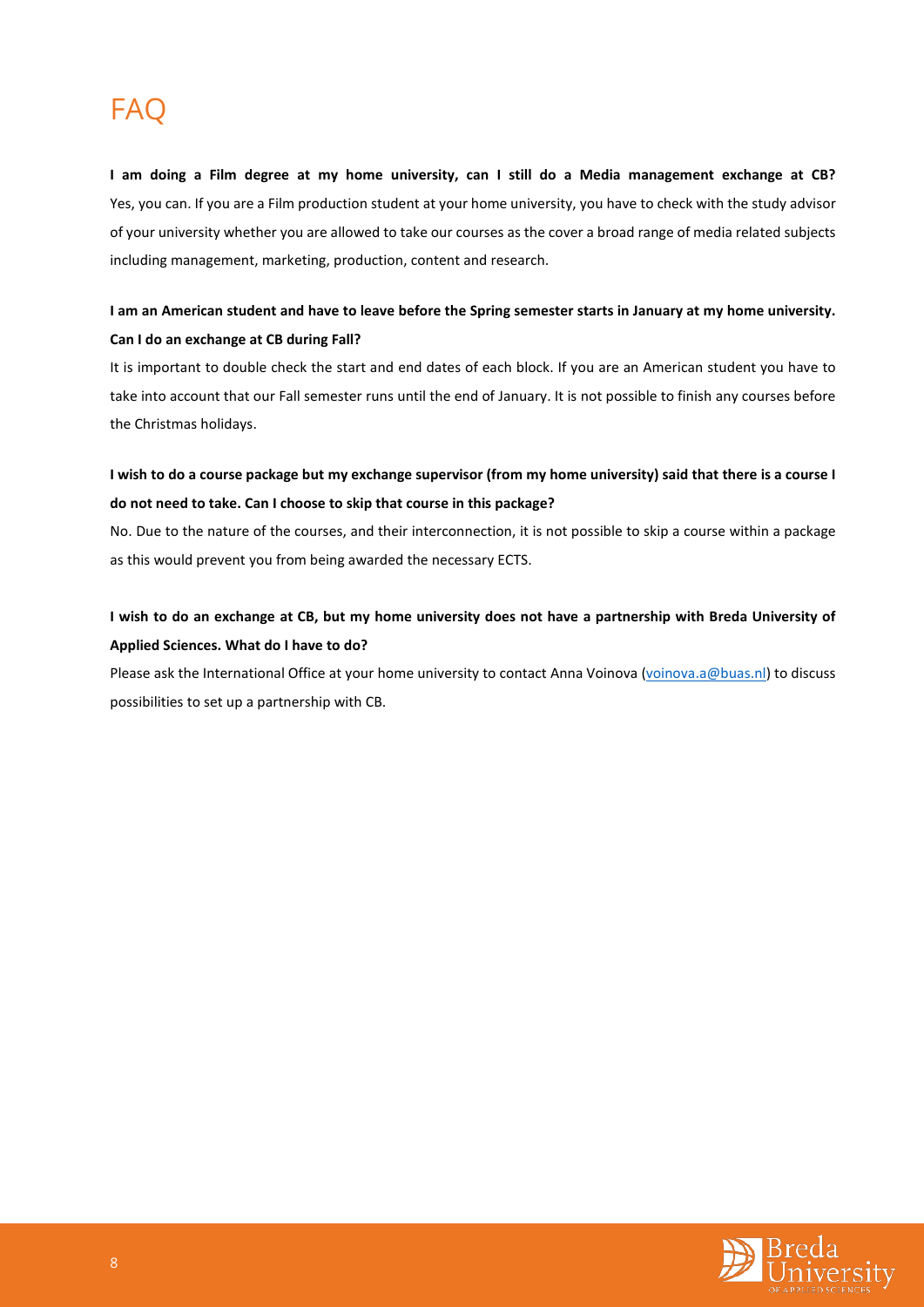# <span id="page-9-0"></span>Appendix A: Study Package Details

In this section you can find out a full breakdown of courses contained within each of the CB study packages. *Be aware that, due to a curriculum update, there may be some slight changes to the details published within this appendix. Please bear in mind that it is essential to follow all the courses as they are interconnected with each other. Courses marked with an \* means they are part of Production House. This means that they are considered a core component of Production House and that students cannot pick some of these courses. All the courses marked with an \* need to be followed. Courses marked with a \*\* mean that they require prerequisite knowledge and skills, and you need to be a third- or fourth year student. Please check with the International Coordinator to see if you can choose this course during your exchange.* 

#### <span id="page-9-1"></span>**1.3 Year 1, First Semester**

| <b>Course code</b> | <b>Course name</b>                                   | <b>ECTS</b> |
|--------------------|------------------------------------------------------|-------------|
| PRH1-CON1*         | Principles of Storytelling                           |             |
| PRH1-MAN1*         | <b>Project Management</b>                            |             |
| PRH1-PCM1*         | Professional Career Coaching                         | 16          |
| PRH1-PRO1*         | Image Editing                                        |             |
| PRH1-MAR1*         | <b>Principles of Marketing</b>                       |             |
| MED <sub>1</sub>   | Introduction to the Media and Entertainment Industry | 3           |
| MED <sub>2</sub>   | <b>Pitching</b>                                      | າ           |
| MAN <sub>2</sub>   | Principles of Management                             | 5           |
| CON <sub>2</sub>   | Media Literacy                                       | 2           |
| RES1               | Academic Writing and Research                        | 2           |
|                    | ΤΟΤΑL                                                | 30          |

#### <span id="page-9-2"></span>1.3.1 PRH1-CON1: Principles of Storytelling

In this study unit the following content is covered:

- Storytelling as foundation for culture
- Ancient story genres (mythology, fairy tales, etc.)
- Storytelling in modern media
- Story structure, character and conflict
- Stories as teaching vehicles; social messages

#### <span id="page-9-3"></span>1.3.2 PRH1-MAN1: Project Management

In this study unit the following content is covered:

- Project characteristics and lifecycle
- Project communication: Meeting Agendas, Minutes, and Progress Reports
- Project Planning

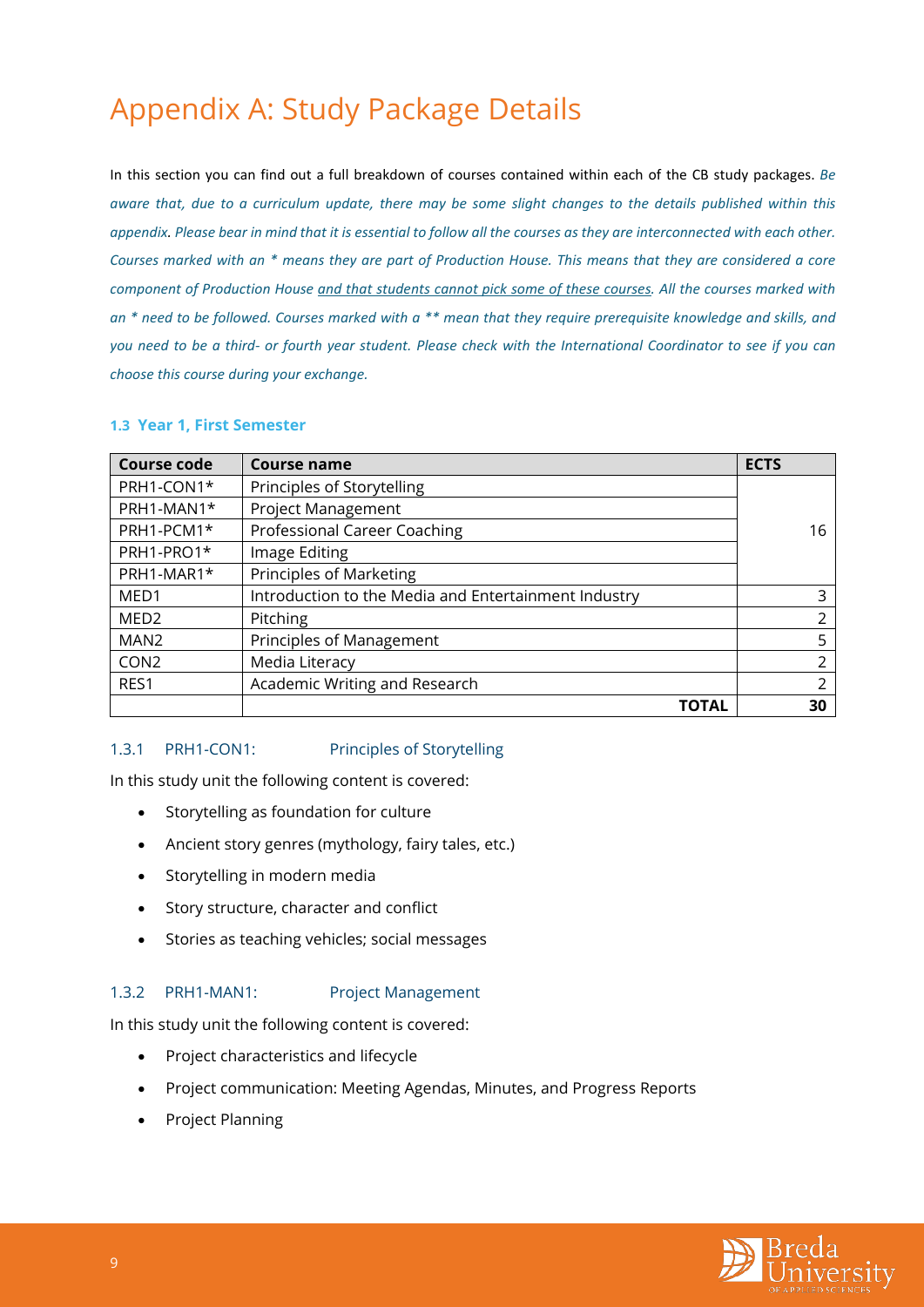- Risk management
- Project Closure

### <span id="page-10-0"></span>1.3.3 PRH1-PCM1: Professional Career Coaching

In this study unit, the following content is covered:

- Professional attitude
- Feedback
- Reflective writing
- Goal setting

### <span id="page-10-1"></span>1.3.4 PRH1-PRO1: Image Editing

In this study unit the following content is covered:

- Introduction to the vocabulary of design principles and elements in order to create a framework for usage when producing and managing visual communication
- Adobe Photoshop; with a key focus on working with image extensions, exploring the tool set, optimization of images, and work with multiple images in layers and layer masks
- Adobe Illustrator; with a key focus on importing images from different sources, creating and modifying vector images, exporting and optimizing vector content
- Adobe InDesign with key focus on introduction to user interface and document properties, work with key tools, working with templates and masters, working with grids, frames and pages

## <span id="page-10-2"></span>1.3.5 PRH1-MAR1: Principles of Marketing

In this study unit, the following content is covered:

- General introduction to marketing
- Marketing environment / situation analysis
- Consumer behaviour
- Segmentation, targeting and positioning
- Product and branding
- Price

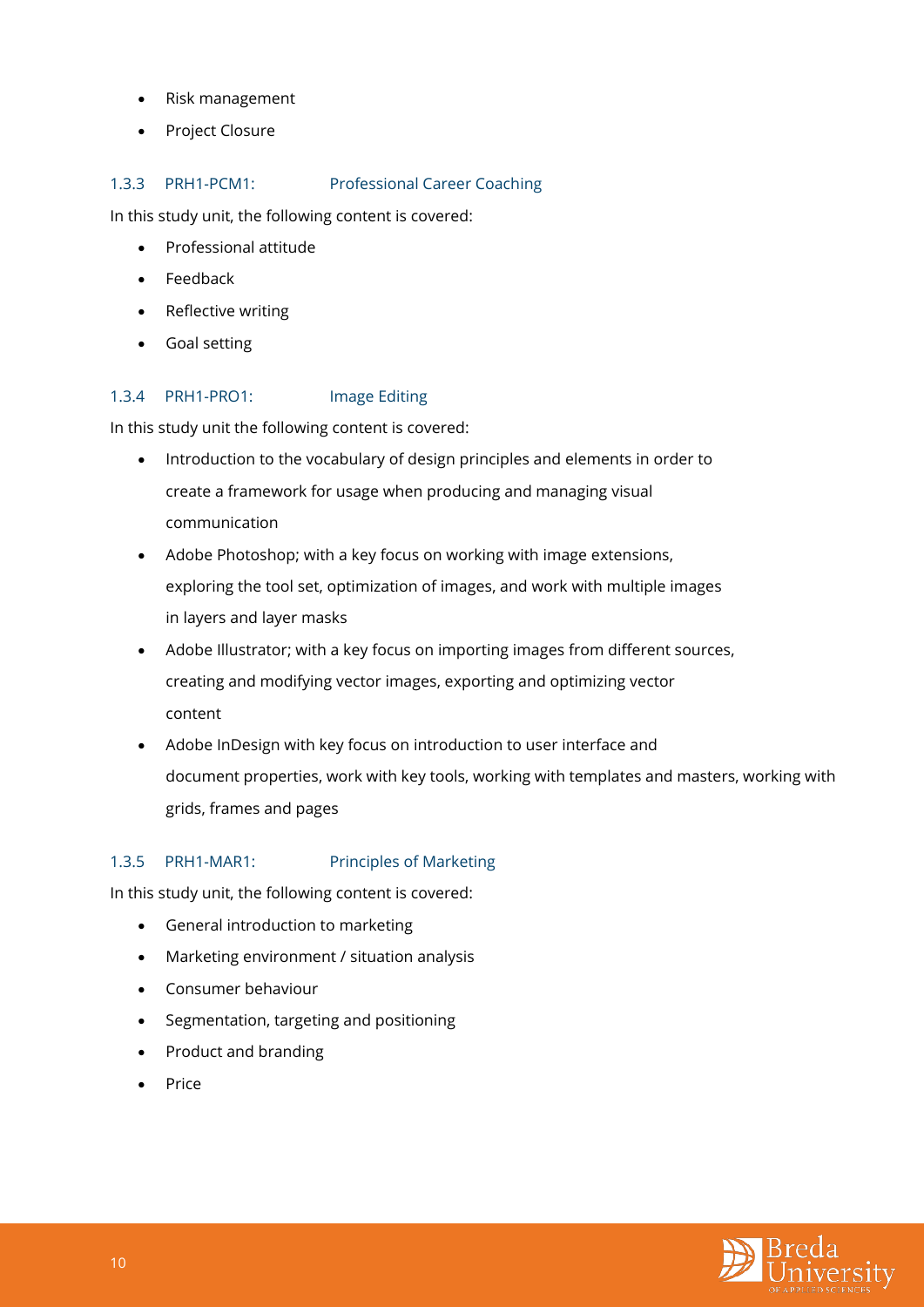<span id="page-11-2"></span><span id="page-11-1"></span><span id="page-11-0"></span>

| 1.3.6     | MED1:                                                 | Introduction to Media & Entertainment Industry                    | (3 ECTS) |
|-----------|-------------------------------------------------------|-------------------------------------------------------------------|----------|
|           | In this study unit, the following content is covered: |                                                                   |          |
| $\bullet$ |                                                       | Historical, current and future perspectives on the media industry |          |
| $\bullet$ | Media industry business models                        |                                                                   |          |
| $\bullet$ | Media consumption                                     |                                                                   |          |
| $\bullet$ | Media distribution                                    |                                                                   |          |
|           | Media creation                                        |                                                                   |          |
|           | Media impact on society                               |                                                                   |          |
|           |                                                       |                                                                   |          |
| 1.3.7     | MED2:                                                 | Pitching                                                          | (2 ECTS) |
|           | In this study unit, the following content is covered: |                                                                   |          |
| $\bullet$ | Pitch structure                                       |                                                                   |          |
| $\bullet$ | Audience analysis                                     |                                                                   |          |
|           | Audience interaction                                  |                                                                   |          |
|           | Personal skills                                       |                                                                   |          |
|           | Constructive Feedback                                 |                                                                   |          |
| 1.3.8     | MAN2:                                                 | <b>Principles of Management</b>                                   | (5 ECTS) |
|           | In this study unit the following content is covered:  |                                                                   |          |
| $\bullet$ | What managers do                                      |                                                                   |          |
| $\bullet$ | Management Theory and Perspective                     |                                                                   |          |
|           |                                                       | Management Roles: Interpersonal, Informational, Decisional        |          |
|           | <b>Global Environment Assessment</b>                  |                                                                   |          |
|           | Organizational Culture                                |                                                                   |          |
|           | Decision Making and Bias                              |                                                                   |          |
|           | Managing Change                                       |                                                                   |          |
|           | Social Responsibility and Ethics                      |                                                                   |          |
| 1.3.9     | CON <sub>2</sub> :                                    | <b>Media Literacy</b>                                             | (2 ECTS) |
|           | In this study unit the following content is covered:  |                                                                   |          |
|           |                                                       |                                                                   |          |
| $\bullet$ | Film and story structure                              |                                                                   |          |
|           | Intertextual links and finding sources                |                                                                   |          |
|           | Stylistic devices                                     |                                                                   |          |

<span id="page-11-3"></span>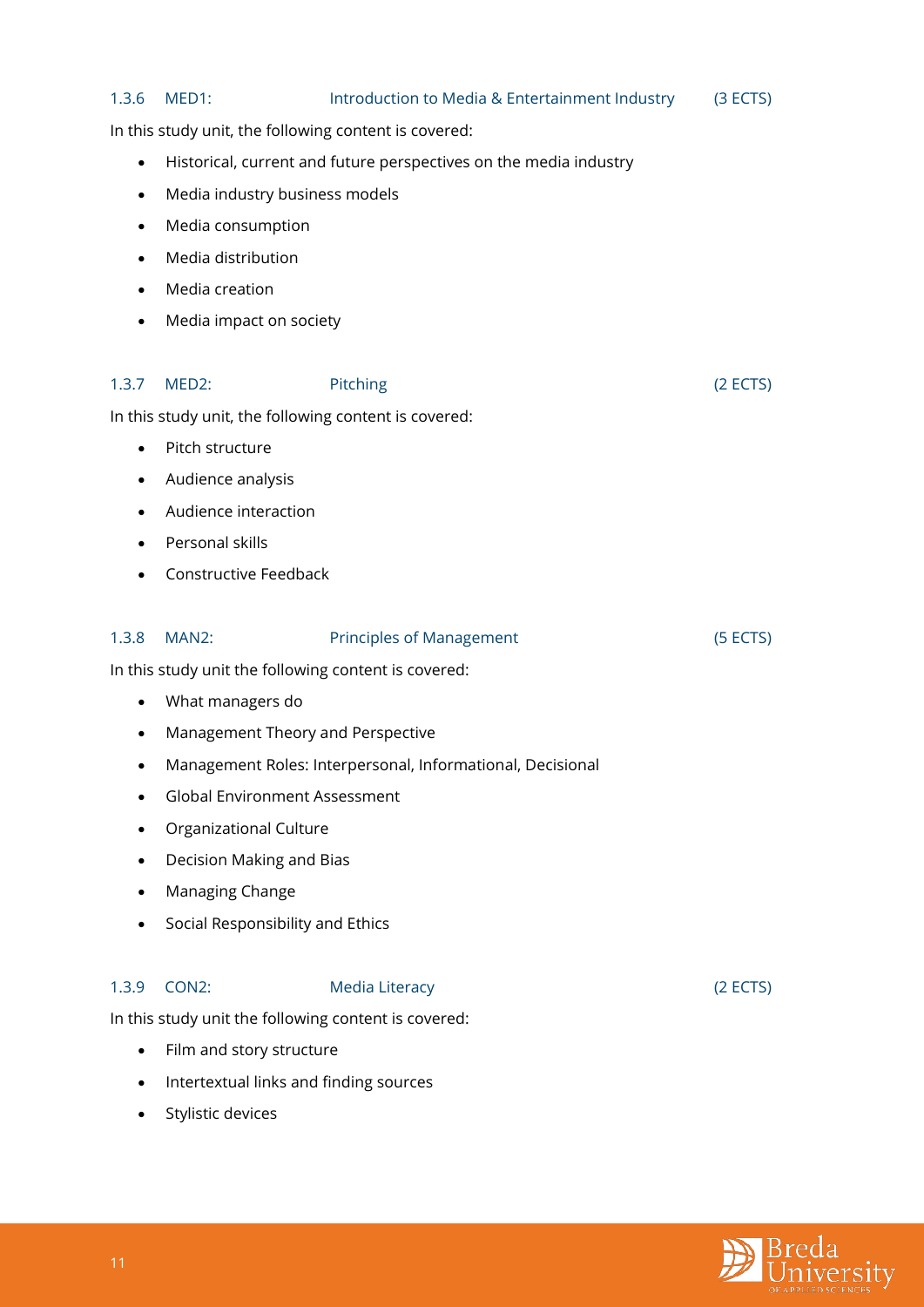### <span id="page-12-0"></span>1.3.10 RES1: Academic Writing and Research (2 ECTS)

In this study unit the following content is covered:

- Guidelines academic English / Formal English
- Essay structure
- Logical argumentation
- APA style citation and referencing
- Writing strategies
- Critical reflection and constructive feedback

### <span id="page-12-1"></span>**1.4 Year 2, First Semester**

| <b>Course code</b> | Course name                         | <b>ECTS</b> |
|--------------------|-------------------------------------|-------------|
| PRJ1               | Design Thinking                     |             |
| PRJ2               | <b>Short Documentary Production</b> |             |
| PR <sub>13</sub>   | Trends; Opinion and Expression      |             |
| PRH <sub>3</sub>   | <b>Production House 3</b>           |             |
| <b>FREE</b>        | Free Elective                       |             |
|                    | <b>TOTAL</b>                        | 30          |

<span id="page-12-2"></span>1.4.1 PRJ1: Design Thinking (2 ECTS)

Upon successful completion of this project, the student is able to:

- Apply the Design Thinking methodology to solve problems of the media industry
- Produce low fidelity prototypes for concepts of the media industry
- Conduct user testing

### <span id="page-12-3"></span>1.4.2 PRJ2: Short Documentary Production (6 ECTS)

Upon successful completion of this project, the student is able to:

- Develop and script a short documentary film project from a specified genre. Deliver a complete creative package for a short documentary film from a specified genre.
- Deliver a complete production bible and audiovisual material for a short documentary film to demonstrate viability of project to stakeholders.
- Develop a full marketing plan and marketing communication plan based on the SOSTAC method where all marketing decisions are justified based on market research and relevant marketing theories independently in a relatively clearly arranged situation.

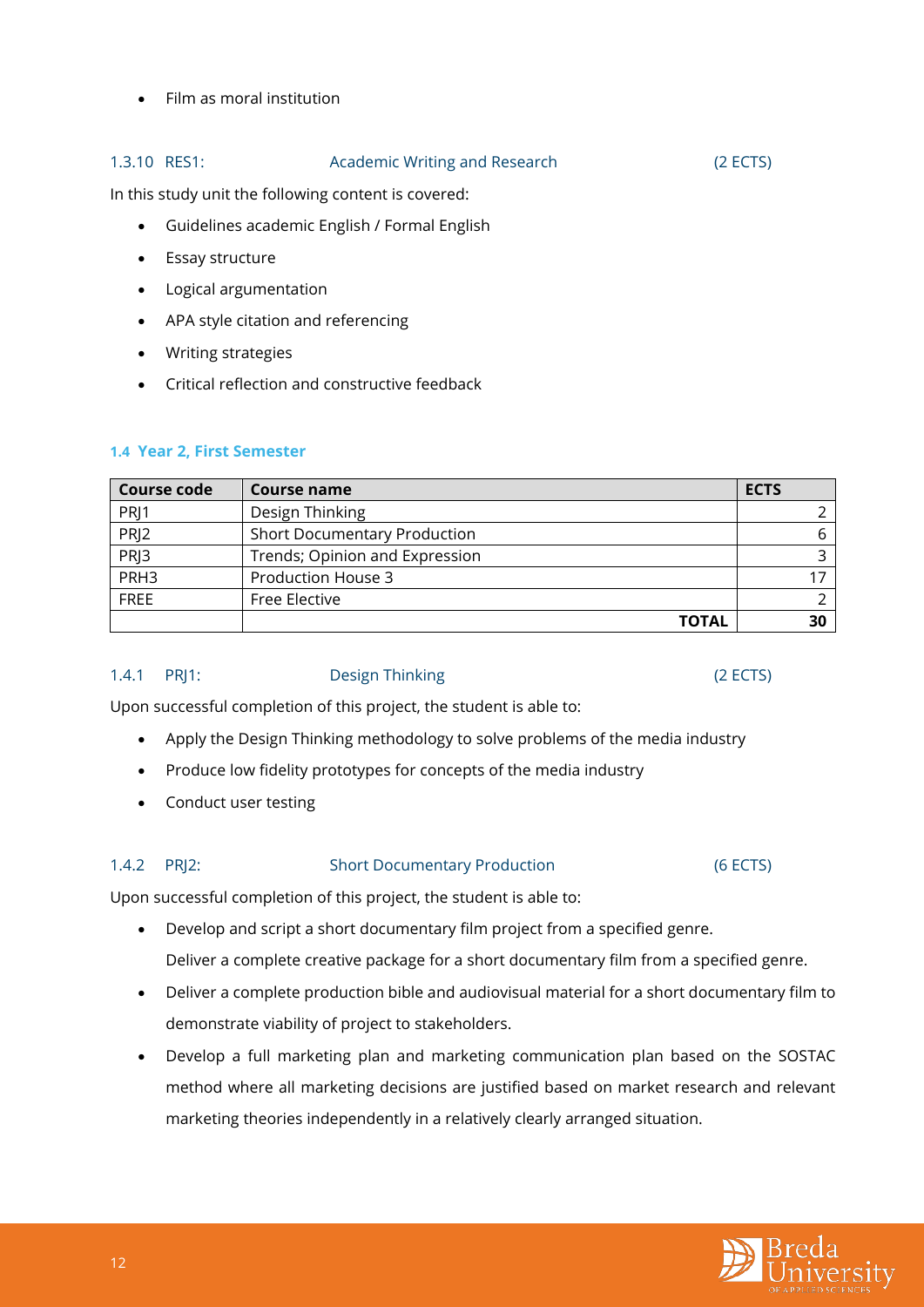• Deliver a Promotion Kit which is pitched to a broadcaster of your choice. The student is able to apply persuasive writing techniques to formulate a convincing message that entices the audience to become involved in the documentary.

### <span id="page-13-0"></span>1.4.3 PRJ3: Trends; Opinion and Expression (3 ECTS)

After successful completion of this project, the student will be able to:

• Apply professional writing techniques including APA style of referencing and persuasive writing techniques in an academic essay that identifies a trend or innovation in the creative business industry and society and argues its relevance to media

### <span id="page-13-1"></span>1.4.4 PRH3: Production House (17 ECTS)

Working in multidisciplinary teams in a specific Production House departments, student work for external clients on a variety of projects. After successful completion of this study unit, the student will be able to:

- Establish effective professional working relationships with peers and supervisors within the context of Production House departments and/or projects
- Establish and maintain a professional working relationship with clients, showing accountability, independence, professional communication skills, producing professional documentation and a product for the client within the context of Production House departments and/or projects
- Show ownership of improving self-management and development skills through identifying gaps in your own learning and development, formulating goals towards closing this gap and reflecting critically on the development within the context of Production House departments and/or projects
- Identify and conduct quantitative applied research and present its research outcome and the on this outcome based well informed (creative) recommendations for the further development of the Production House in the form of an Applied Research Report
- Support first year students in their Production House projects by guiding them through the process, providing them with feedback and answering questions related to the process or project
- Based on your choice of a media-related company and one product/service, define and analyse its business model and identify connections between the building blocks. Furthermore, you will be able to propose improvements to the business model based on consumer insights and analyse the financial feasibility of the company

#### <span id="page-13-2"></span>1.4.5 FREE: Free Elective (2 ECTS)

The Free Elective course enables you to undertake a project or assignment of your choice, which represents 56 hours of workload and which expands your knowledge and/or skills in the field of Media and Entertainment.

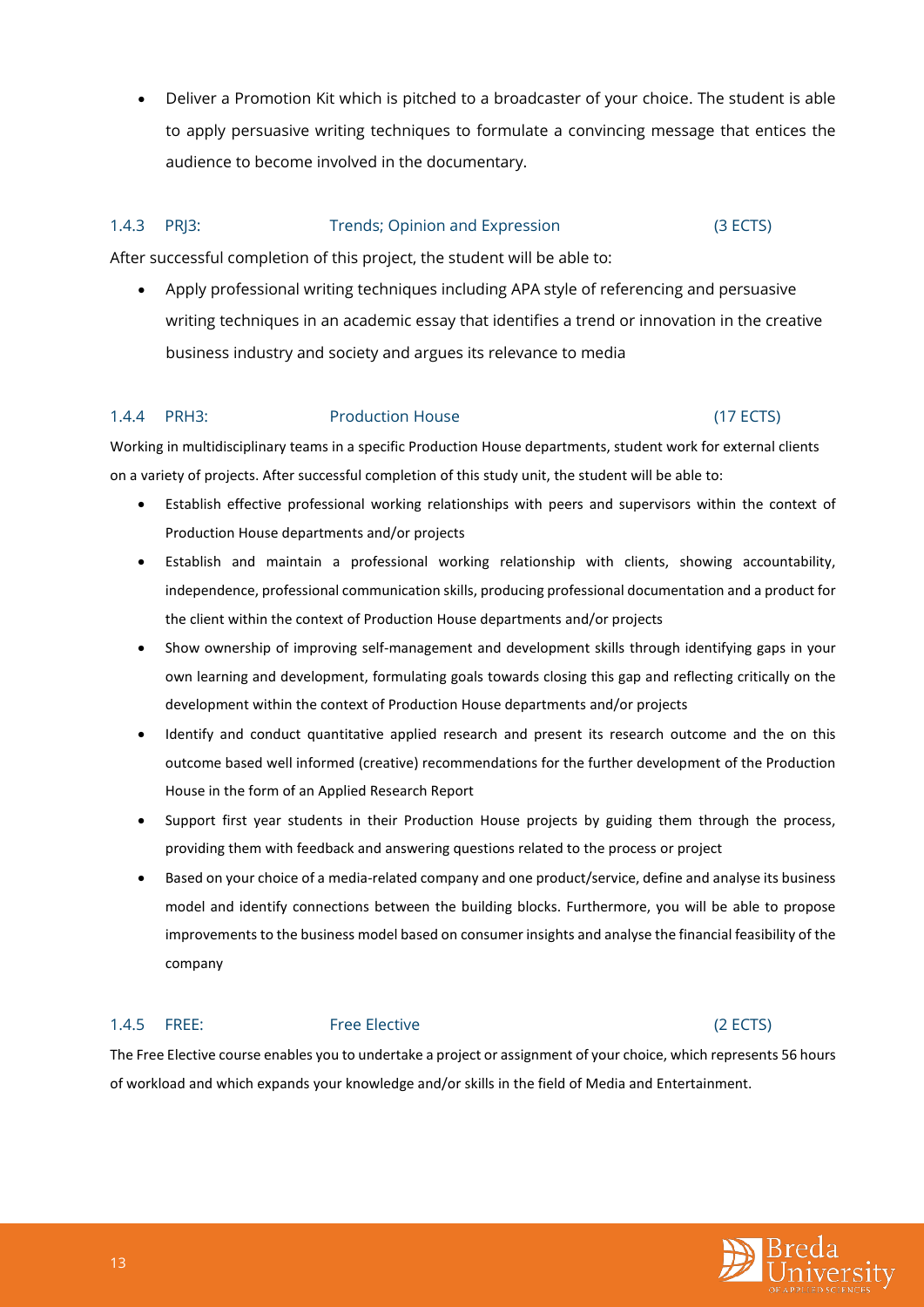#### <span id="page-14-0"></span>**1.5 Year 3, First Semester**

| <b>Course code</b> | Course name                    | <b>ECTS</b> |
|--------------------|--------------------------------|-------------|
| $CP1**$            | <b>Creative Producing</b>      |             |
| $CPT1***$          | <b>Cross Platform Thinking</b> |             |
| $DD1**$            | Data Driven Decision Making    | 18          |
| $TD1**$            | <b>Trend Driven Innovation</b> |             |
| MAN1               | Entrepreneurship               |             |
| PRH <sub>5</sub>   | <b>Production House 5</b>      |             |
|                    | TOTAL                          | 30          |

#### <span id="page-14-1"></span>1.5.1 CP1: Creative Producing (18 ECTS)

After successful completion of the project the student will be able to:

- Develop and execute original media concepts fitting within the future market and technical landscape by analyzing media trends
- Present research outcomes and recommendations after independently conducting research, selecting fitting methods and making use of all previously acquired research skills

### <span id="page-14-2"></span>1.5.2 CPT1: Cross Platform Thinking (18 ECTS)

After successful completion of the project the student will be able to:

- Create creative content
- Promote cross-platform exploration by audiences in a (branded entertainment) transmedia concept
- Apply findings of creative business trend analysis in new innovative concepts taking into account all stakeholders
- Independently and individually identify and conduct applied research and present the gained knowledge and recommendations for the project

## <span id="page-14-3"></span>1.5.3 DD1: Data Driven Decision Making (18 ECTS)

After successful completion of the project the student will be able to:

- Make data-driven recommendations for future campaigns by analyzing an existing marketing campaign
- Present research outcomes and recommendations after independently conducting research, selecting fitting methods and making use of all previously acquired research skills

### <span id="page-14-4"></span>1.5.4 TDI1: Trend Driven Innovation (18 ECTS)

After successful completion of the project the student will be able to:

• Apply findings of creative business trend analysis in new innovative concepts taking into account all stakeholders

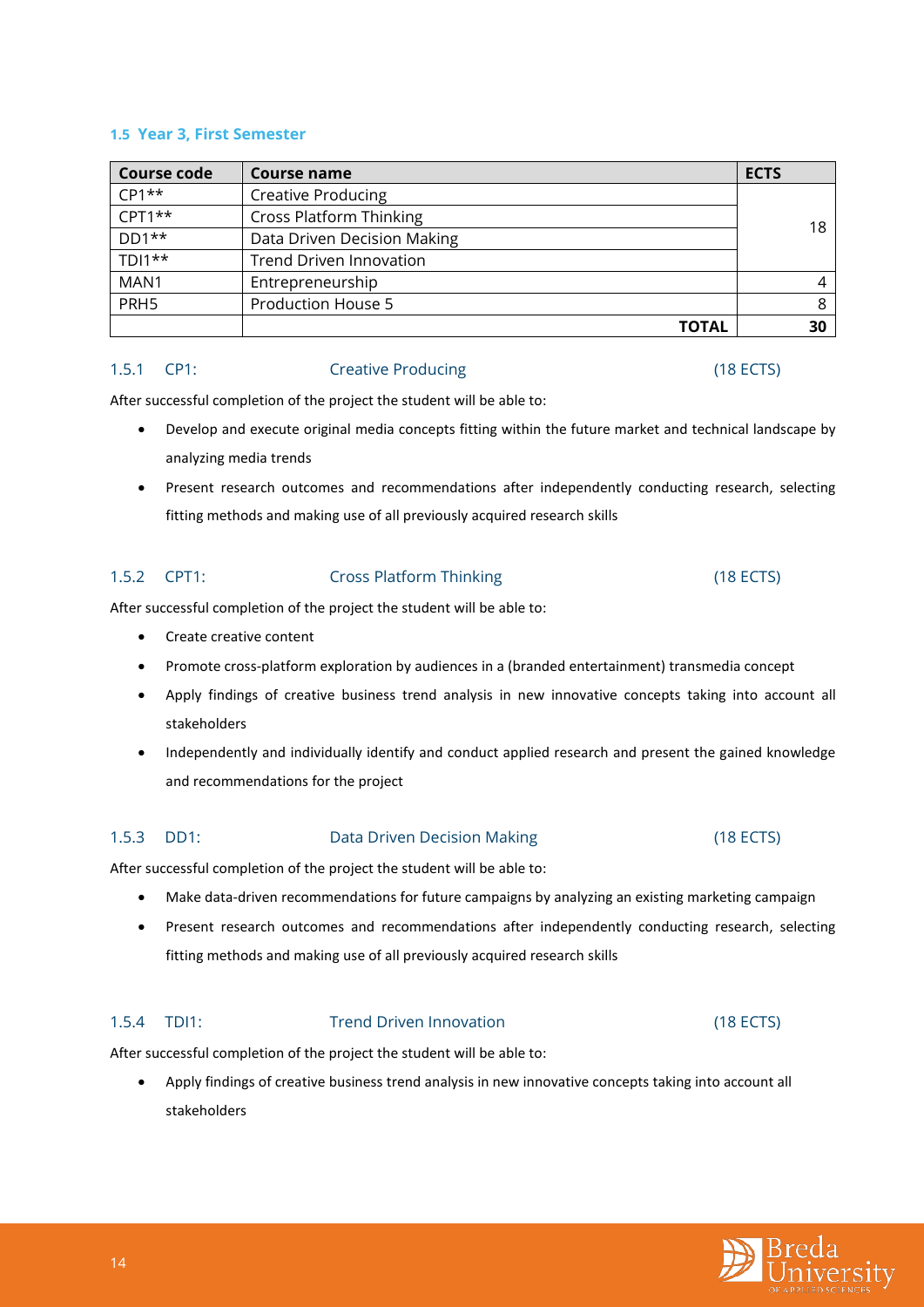- Develop and execute original media concepts fitting within the future market and technical landscape by analyzing media trends
- Present research outcomes and recommendations after independently conducting research, selecting fitting methods and making use of all previously acquired research skills

### <span id="page-15-0"></span>1.5.5 MAN: Entrepreneurship (4 ECTS)

After successful completion of the project the student will be able to:

• Create and entrepreneurial business plan for a new small creative business company

#### <span id="page-15-1"></span>1.5.6 PRH5: Production House 5 (8 ECTS)

After successful completion of the project the student will be able to:

- The student is able to adjust leadership styles in order to steer towards a favorable outcome through motivated collaboration in the context of a professional working environment
- The student can apply findings of creative business trend analysis in new innovative concepts taking into account all stakeholders
- The student can promote cross-platform exploration by audiences in a (branded entertainment) transmedia concept
- The student can develop and execute original media concepts fitting within the future market and technical landscape by analyzing media trends
- The student can make data-driven recommendations for future campaigns by analyzing an existing marketing campaign

These final four ILO's are dependent upon which department the student works at.

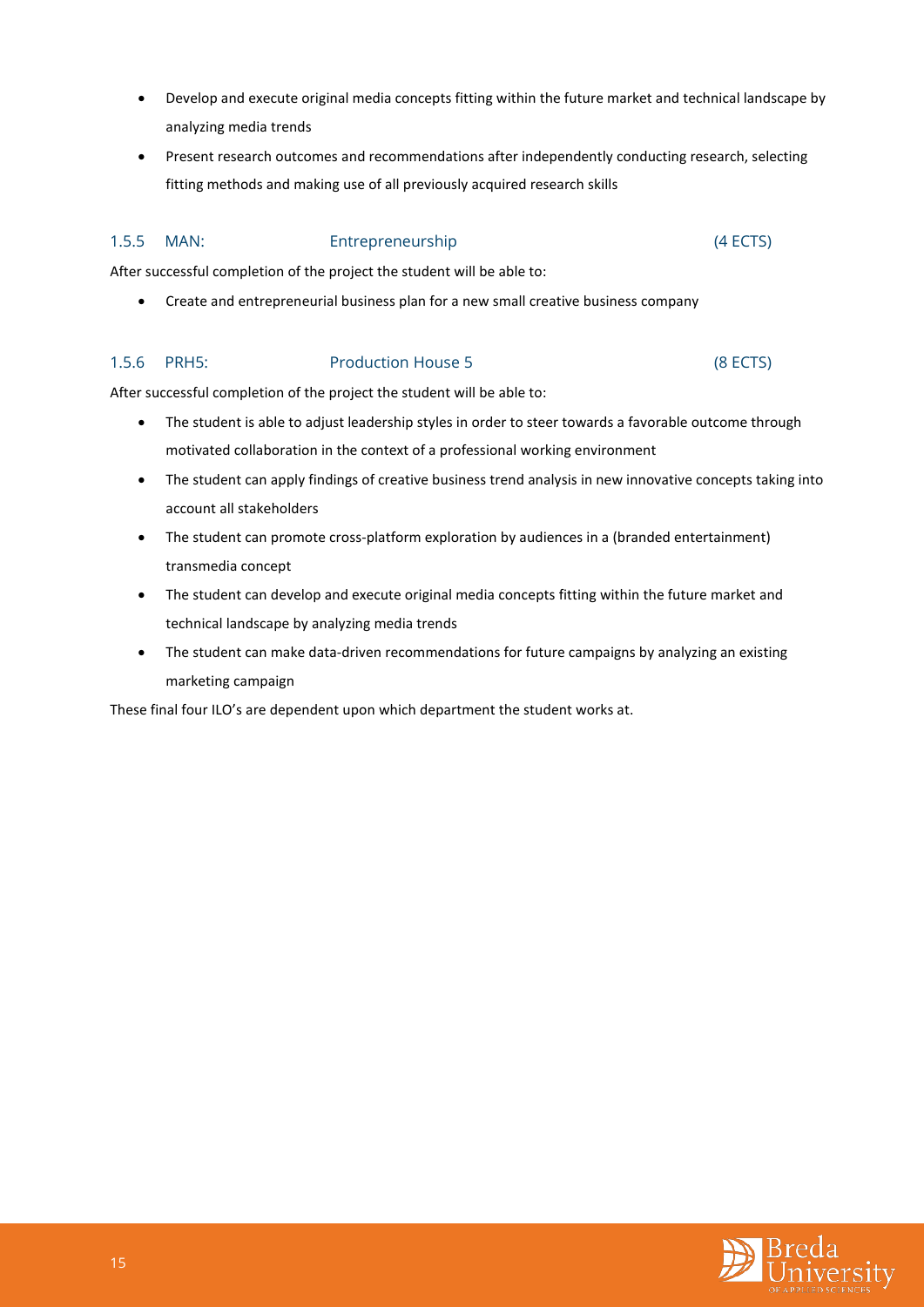#### <span id="page-16-0"></span>**1.6 Year 1, Second Semester**

| <b>Course code</b> | <b>Course name</b>                | <b>ECTS</b> |
|--------------------|-----------------------------------|-------------|
| PRH2-CON3*         | Scriptwriting                     |             |
| PRH2-MAN3*         | <b>Financial Management</b>       |             |
| PRH2-PCM*          | Professional Career Management    |             |
| PRH2-PRO3*         | <b>Audio Visual Production</b>    | 24          |
| PRH2-MAR2*         | Principles of Marketing 2         |             |
| PRH2-MED3*         | Introduction to Media Legislation |             |
| PRO <sub>2</sub>   | Camera and Audio                  |             |
| RES <sub>2</sub>   | Principles of Research            | 3           |
|                    | <b>TOTAL</b>                      | 3           |
|                    |                                   | 30          |

#### <span id="page-16-1"></span>1.6.1 PRH2-CON3: Scriptwriting

In this study unit, the following content is covered:

- Observing a specific (dramatic) arena and its inhabitants and writing an observation report on it
- Developing a dramatic idea and turning it into a clear premise and a logline
- Creating character(s) that can live up to the demands of the premise, to prove the validity of your premise by your story
- Creating a story structure and scene breakdown to tell the story in the most appealing and efficient way
- Write scenes (action, dialogue, location etc.) and complete it in a full script in a professional industry format

### <span id="page-16-2"></span>1.6.2 PRH2-MAN3: Financial Management 1

In this study unit, the following content is covered:

- Budget creation
- Budget management
- Project Investment :
- Correlation between investment and financing issues
- Capital budgeting Sources funding
- Equity and liabilities

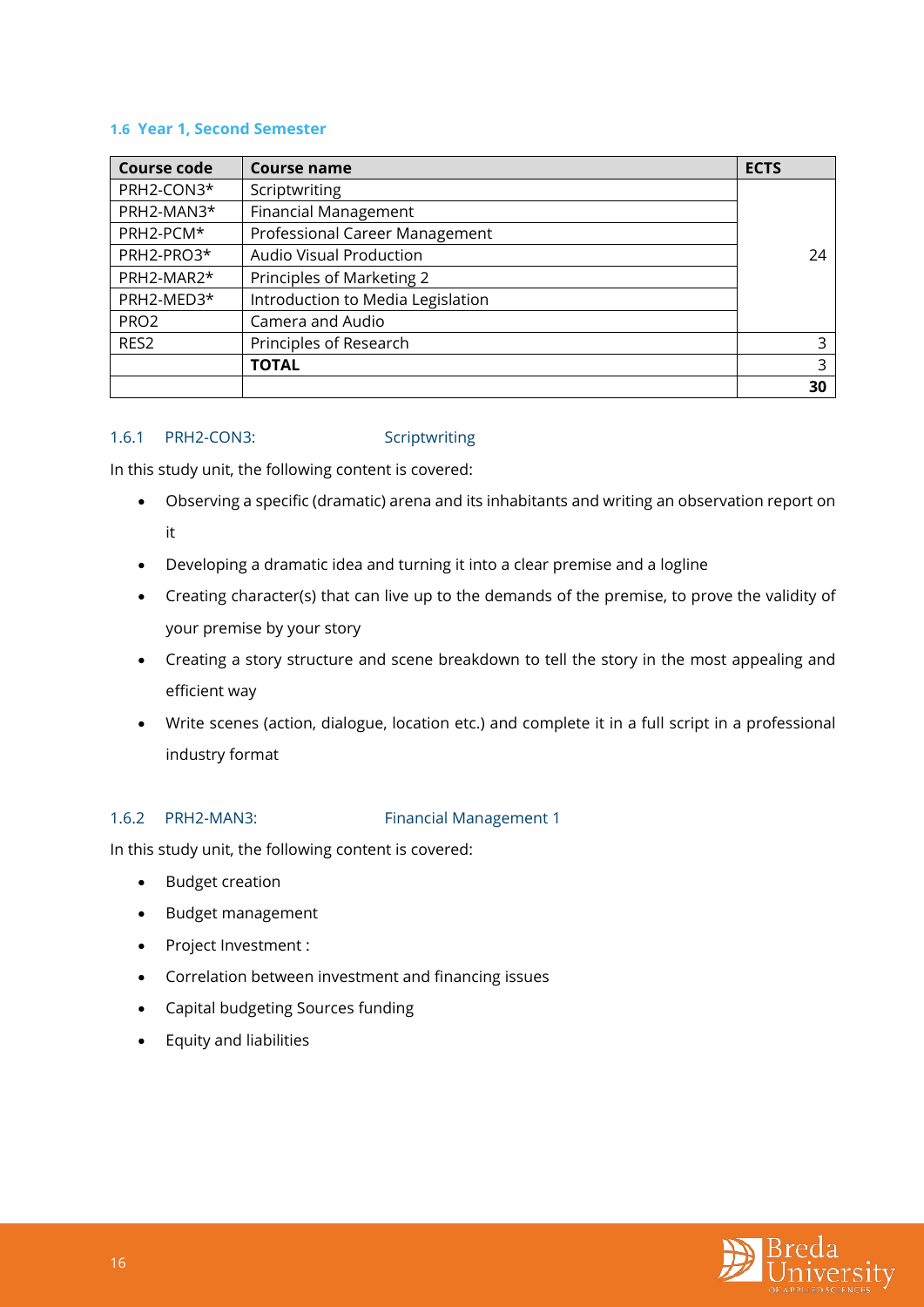#### <span id="page-17-0"></span>1.6.4 PRH2-PCM2: Professional Career Management

In this study unit, the following content is covered:

- Professional attitude
- Feedback
- Reflective writing
- Goal setting

### <span id="page-17-1"></span>1.6.5 PRH2-PRO3: Audio Video Production

In this study unit, the following content is covered:

- Production Management of a short film
- Pre-production Paperwork and Production Workflow of a short film
- Advanced Camera and Video Recording Skills
- Advanced Audio Recording Skills
- Advanced Video Editing Skills and Continuity Editing
- Short Film Production
- Teamwork in a short film production

### <span id="page-17-2"></span>1.6.6 PRH2-MAR2: Principles of Marketing 2

This study unit is part of Production House 4 (15 ECTS) and the following content is covered:

- Services Marketing
- Integrated Marketing communications
- Advertising
- PR
- Sales and Sales promotion
- Retail and Distribution
- Sales Tactics

### <span id="page-17-3"></span>1.6.7 PRH2-MED3: Introduction to Media Legislation

In this study unit the following content is covered:

- Regulation of the Media Industry
- Basics of Intellectual Property Law: Copyright and Trademarks

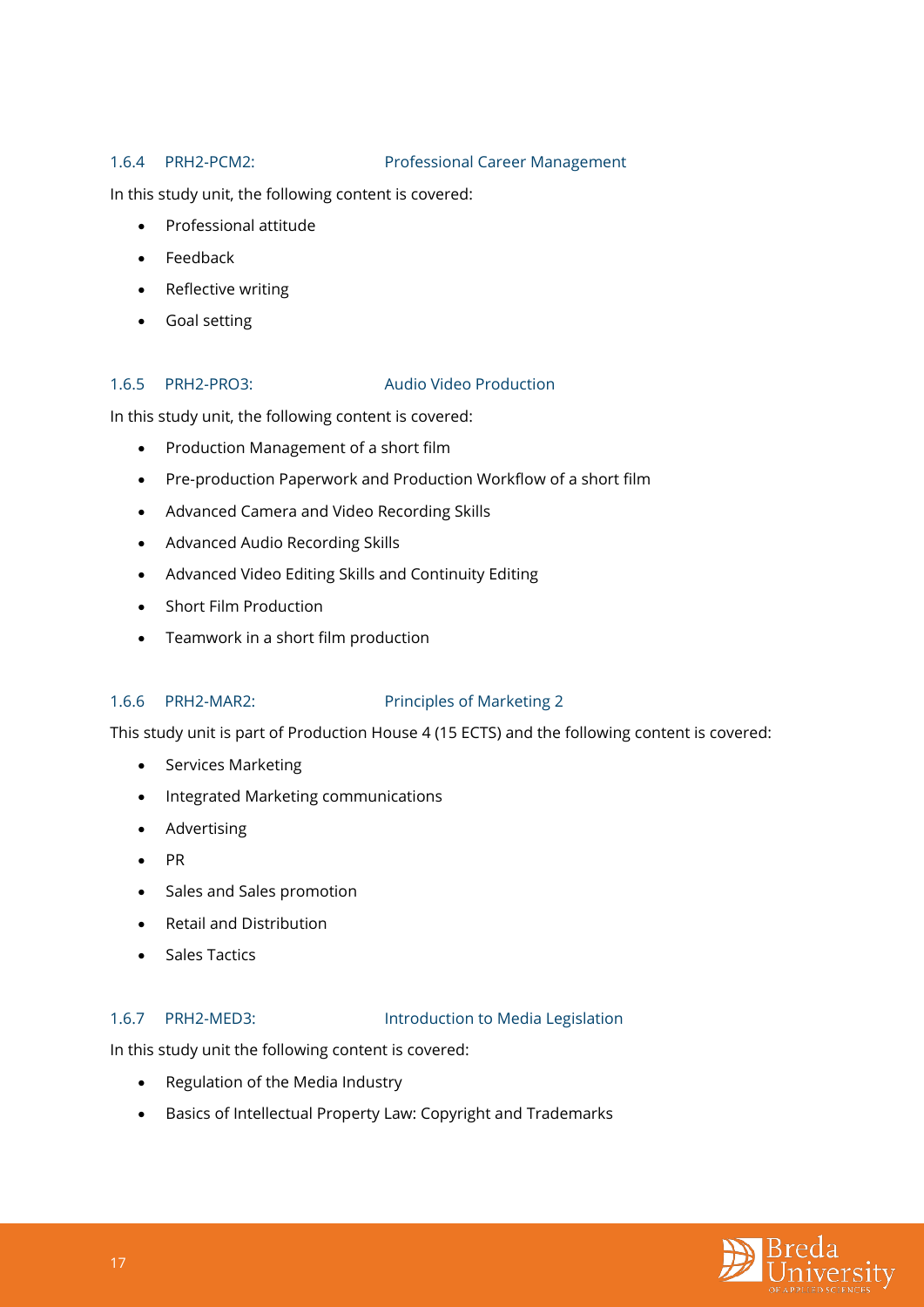- Other Forms of Protection e.g. Trade Secrets
- Contract Law and Rights Clearance for Media Production

## <span id="page-18-0"></span>1.6.8 PRO2: Camera and Audio (3 ECTS)

In this study unit the following content is covered:

- Production Management
- Pre-production Paperwork and production workflow
- Camera and Video Recording Skills
- Audio Recording Skills
- Video Editing Skills

#### <span id="page-18-1"></span>1.6.9 RES2: Principles of Research (3 ECTS)

In this study unit the following content is covered:

- Searching for pertinent literature
- Writing a theoretical framework
- Developing a research problem, research goal, research questions and a hypothesis
- Writing a method section of a research proposal
- Create a complete research proposal

### <span id="page-18-2"></span>**1.7 Year 2, Second Semester**

| <b>Course code</b> | Course name                        | <b>ECTS</b> |
|--------------------|------------------------------------|-------------|
| PRJ3               | Trends; Ethical Debate and Podcast |             |
| PRJ4               | <b>Brand Development</b>           |             |
| PRJ5               | Live TV Show                       |             |
| PRH4               | Production House 4                 |             |
| <b>FREE</b>        | Free Elective                      |             |
|                    | <b>TOTAL</b>                       |             |

#### <span id="page-18-3"></span>1.7.1 PRJ3: Trends; Ethical Debate and Podcast (3 ECTS)

After successful completion of this project, the student will be able to:

- Apply rhetorical techniques including use of pathos, ethos, and logos in a persuasive recorded speech that provides a substantiated opinion on a trend or innovation in the creative business industry and society
- Identify an ethical dilemma related to a creative business trend, analyse it by using the Potter Box model, discuss and construct a substantiated argument to justify an ethical standpoint

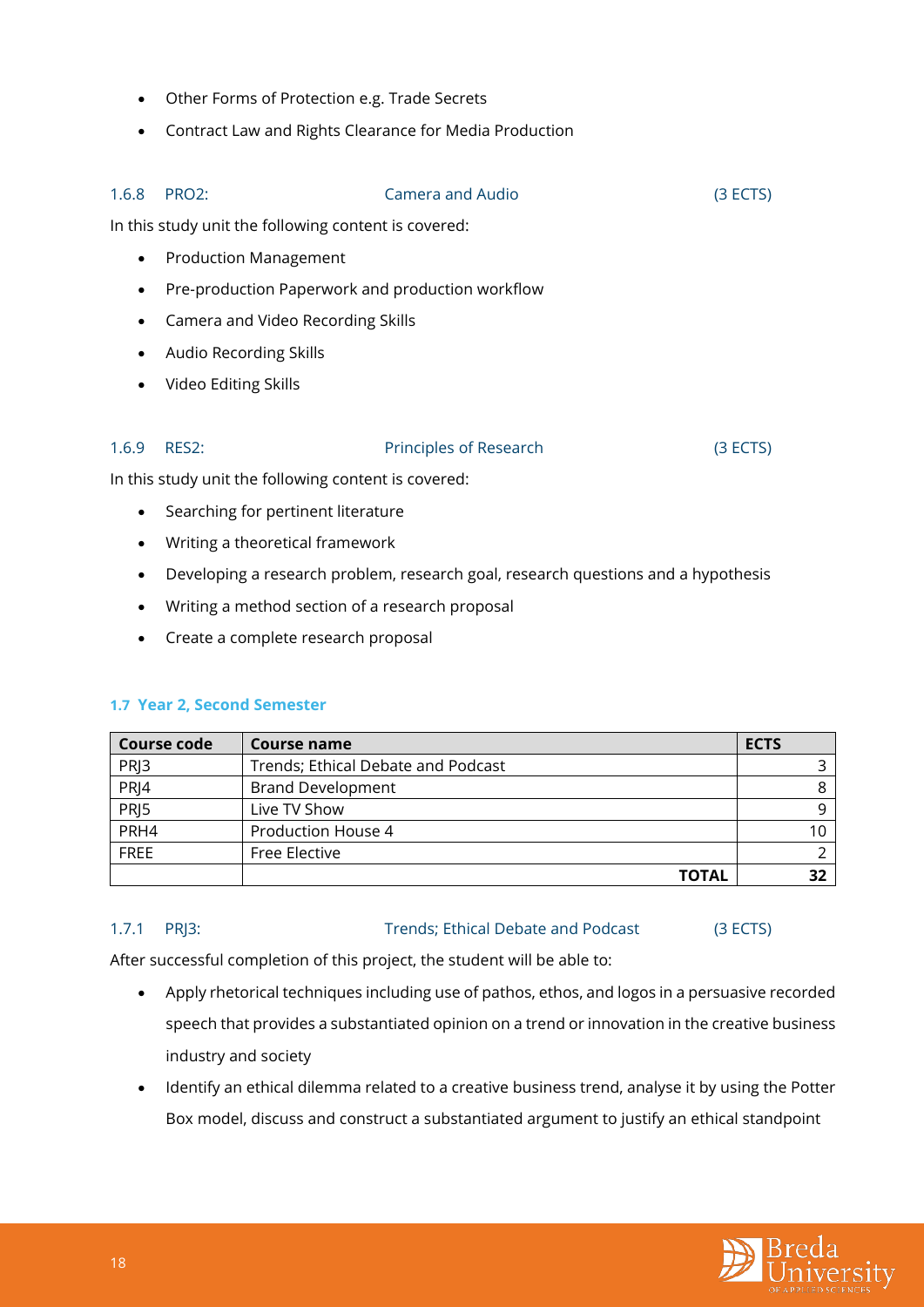• Apply audio recording skills for the formats defined in the project brief

#### <span id="page-19-0"></span>1.7.2 PRJ4: Brand Development (8 ECTS)

After successful completion of this project, the student will be able to:

- At the end of this project, the student is able to develop an immersive brand concept and translate the brand vision and values into an adequate visual identity and relevant media content for the intended target audience, independently using the instructions given in class.
- At the end of this project the student is able to design, test and develop a simple website and the associated file assets independently on the basis of templates in the context of showcasing a brand.
- At the end of this project, the student is able to execute a communication & media strategy for their own brand, independently demonstrating insight in the marketing mix in a relatively clearly arranged situation.
- At the end of this project, the student is able to analyse a brand using the Lean Start up methodology for the chosen brand.

## <span id="page-19-1"></span>1.7.3 PRJ5: Live TV Show (9 ECTS)

After successful completion of this project, the student will be able to:

- Distinguish between fictional and non-fictional storytelling techniques and apply non-fiction storytelling skills in order to create content for a live non- fiction TV show that is targeted towards the intended audience by applying journalistic research and journalistic interview techniques
- Apply the roles and processes for live/multi camera production in contrast to Electronic Field Production (EFP) by linking previously acquired audio-video skills to the newly acquired nonfiction storytelling techniques
- Analyse and interpret their executed promotion campaign that was based on a developed communication/media plan, in order to reflect and provide future recommendation(s) regarding a promotional campaign relevant to the project
- Assess the legal ways they can share and protect their format and draft a licensing agreement for the production of the show

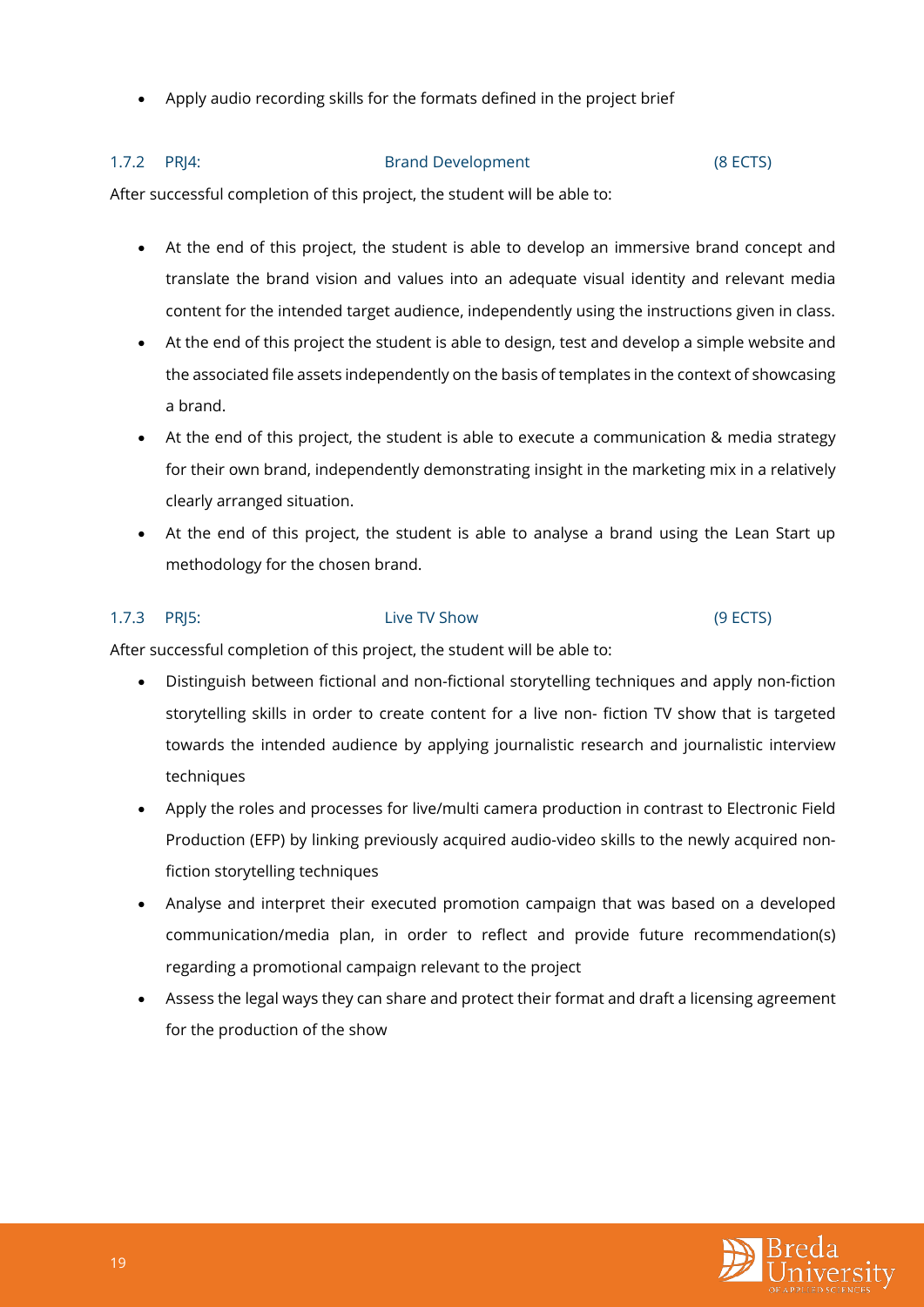#### <span id="page-20-0"></span>1.7.4 PRH4: Production House 4 (10 ECTS)

Working in multidisciplinary teams in a specific Production House departments, student work for external clients on a variety of projects. After successful completion of this study unit, the student will be able to:

- Establish effective professional working relationships with peers and supervisors within the context of Production House departments and/or projects
- Establish and maintain a professional working relationship with clients, showing accountability, independence, professional communication skills, producing professional documentation and a product for the client within the context of Production House departments and/or projects
- Show ownership of improving self-management and development skills through identifying gaps in your own learning and development, formulating goals towards closing this gap and reflecting critically on the development within the context of Production House departments and/or projects
- Identify and conduct quantitative applied research and present its research outcome and the on this outcome based well informed (creative) recommendations for the further development of the Production House in the form of an Applied Research Report
- Support first year students in their Production House projects by guiding them through the process, providing them with feedback and answering questions related to the process or project
- Based on your choice of a media-related company and one product/service, define and analyse its business model and identify connections between the building blocks. Furthermore, you will be able to propose improvements to the business model based on consumer insights and analyse the financial feasibility of the company

#### <span id="page-20-1"></span>1.7.5 FREE: Free Elective Case of the CECTS)

The Free Elective course enables you to undertake a project or assignment of your choice, which represents 56 hours of workload and which expands your knowledge and/or skills in the field of Media and Entertainment.

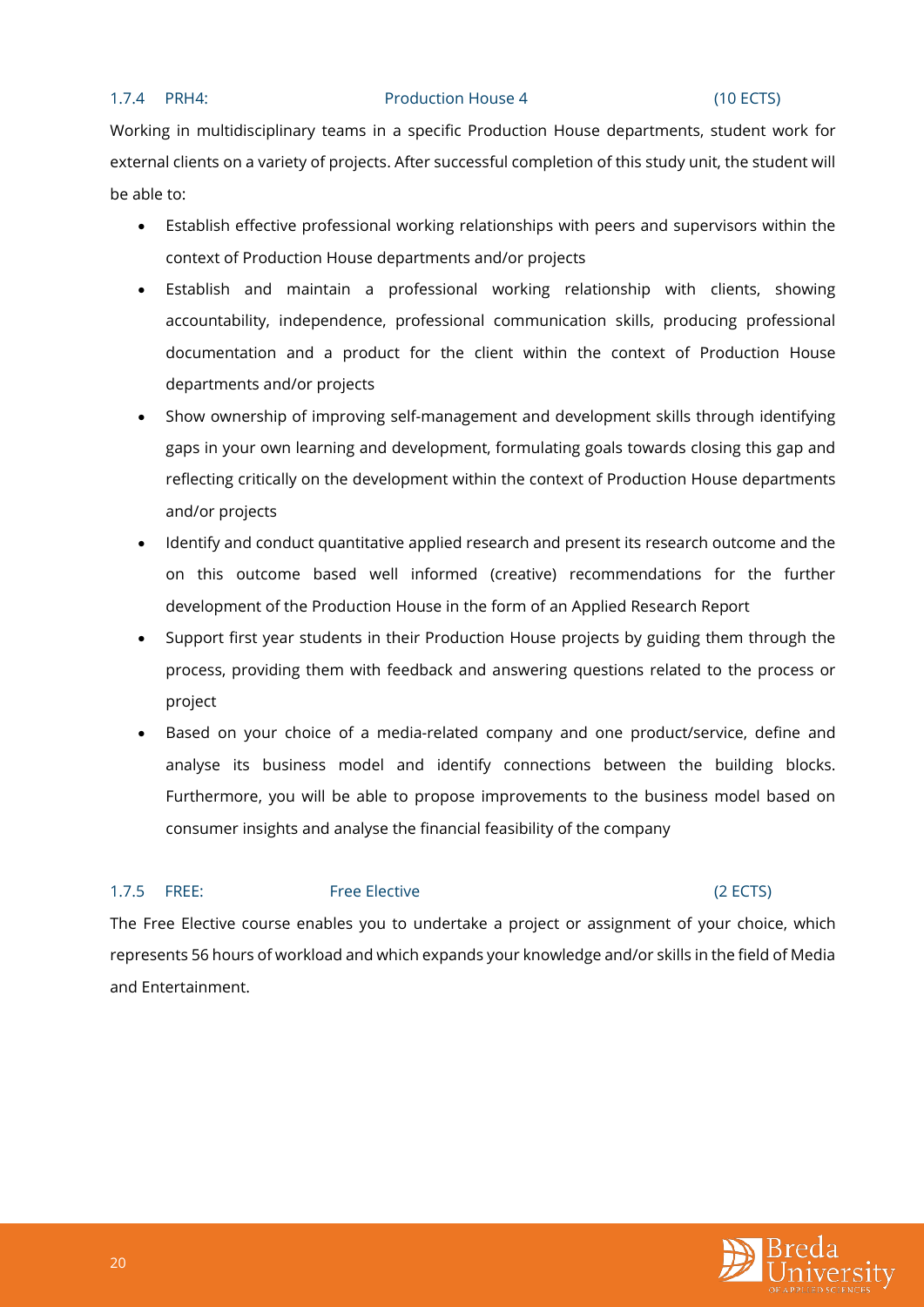#### <span id="page-21-0"></span>**1.8 Year 3, Second Semester**

| Course code      | Course name                    | <b>ECTS</b> |
|------------------|--------------------------------|-------------|
| $CP1**$          | <b>Creative Producing</b>      |             |
| $CPT1***$        | <b>Cross Platform Thinking</b> | 18          |
| $DD1**$          | Data Driven Decision Making    |             |
| $TD1**$          | <b>Trend Driven Innovation</b> |             |
| MAN1             | Entrepreneurship               |             |
| PRH <sub>6</sub> | Production House 6             | 8           |
|                  | <b>TOTAL</b>                   | 30          |

#### <span id="page-21-1"></span>1.8.1 CP1: Creative Producing (18 ECTS)

After successful completion of the project the student will be able to:

- Develop and execute original media concepts fitting within the future market and technical landscape by analyzing media trends
- Present research outcomes and recommendations after independently conducting research, selecting fitting methods and making use of all previously acquired research skills

#### <span id="page-21-2"></span>1.8.2 CPT1: Cross Platform Thinking (18 ECTS)

After successful completion of the project the student will be able to:

- Create creative content
- Promote cross-platform exploration by audiences in a (branded entertainment) transmedia concept
- Apply findings of creative business trend analysis in new innovative concepts taking into account all stakeholders
- Independently and individually identify and conduct applied research and present the gained knowledge and recommendations for the project

### <span id="page-21-3"></span>1.8.3 DD1: Data Driven Decision Making (18 ECTS)

After successful completion of the project the student will be able to:

- Make data-driven recommendations for future campaigns by analyzing an existing marketing campaign
- Present research outcomes and recommendations after independently conducting research, selecting fitting methods and making use of all previously acquired research skills

### <span id="page-21-4"></span>1.8.4 TDI1: Trend Driven Innovation (18 ECTS)

After successful completion of the project the student will be able to:

• Apply findings of creative business trend analysis in new innovative concepts taking into account all stakeholders

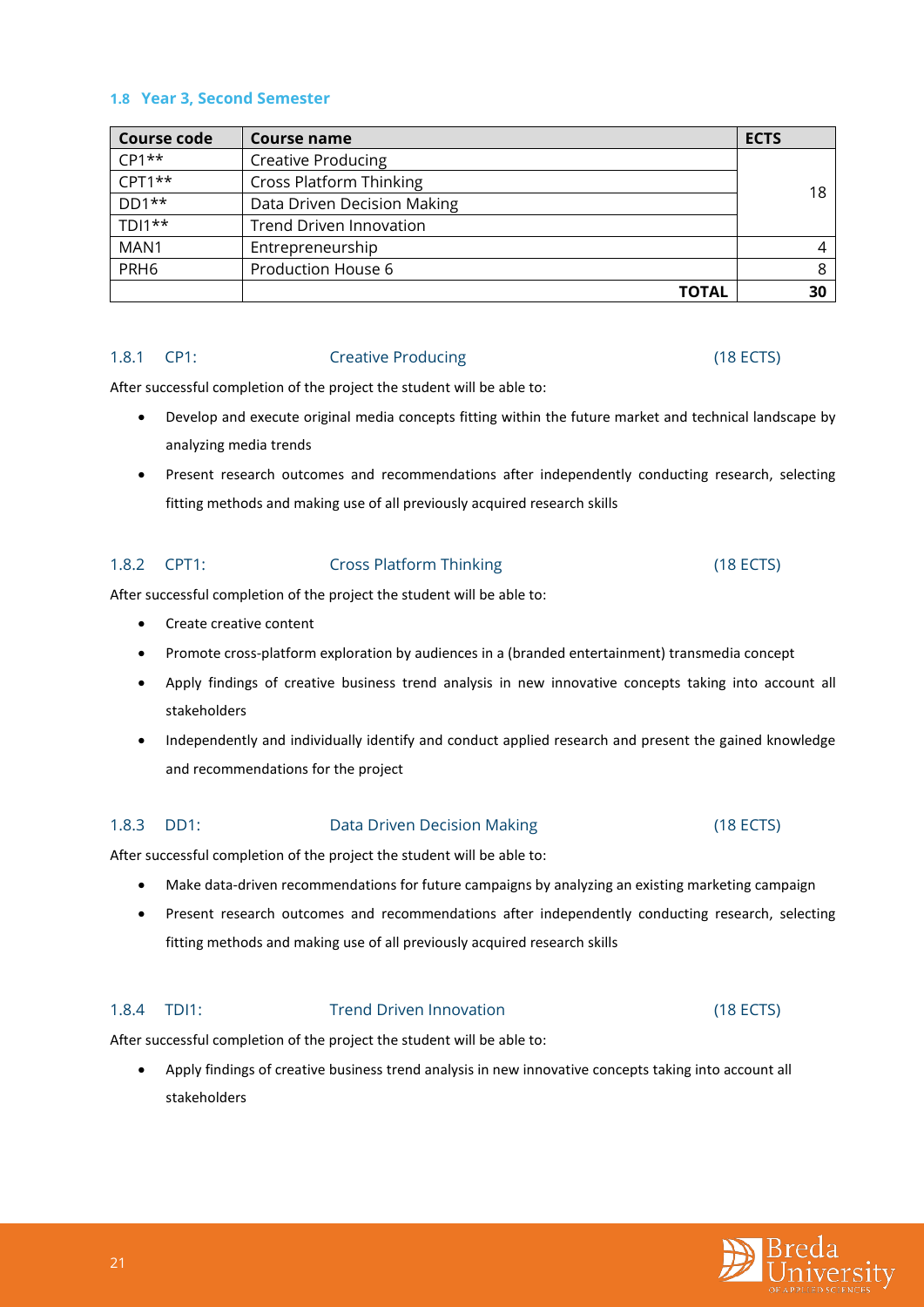- Develop and execute original media concepts fitting within the future market and technical landscape by analyzing media trends
- Present research outcomes and recommendations after independently conducting research, selecting fitting methods and making use of all previously acquired research skills

### <span id="page-22-0"></span>1.8.5 MAN: Entrepreneurship (4 ECTS)

After successful completion of the project the student will be able to:

• Create and entrepreneurial business plan for a new small creative business company

#### <span id="page-22-1"></span>1.8.6 PRH6: Production House 6 (8 ECTS)

After successful completion of the project the student will be able to:

- The student is able to adjust leadership styles in order to steer towards a favorable outcome through motivated collaboration in the context of a professional working environment
- The student can apply findings of creative business trend analysis in new innovative concepts taking into account all stakeholders
- The student can promote cross-platform exploration by audiences in a (branded entertainment) transmedia concept
- The student can develop and execute original media concepts fitting within the future market and technical landscape by analyzing media trends
- The student can make data-driven recommendations for future campaigns by analyzing an existing marketing campaign

These final four ILO's are dependent upon which department the student works at.